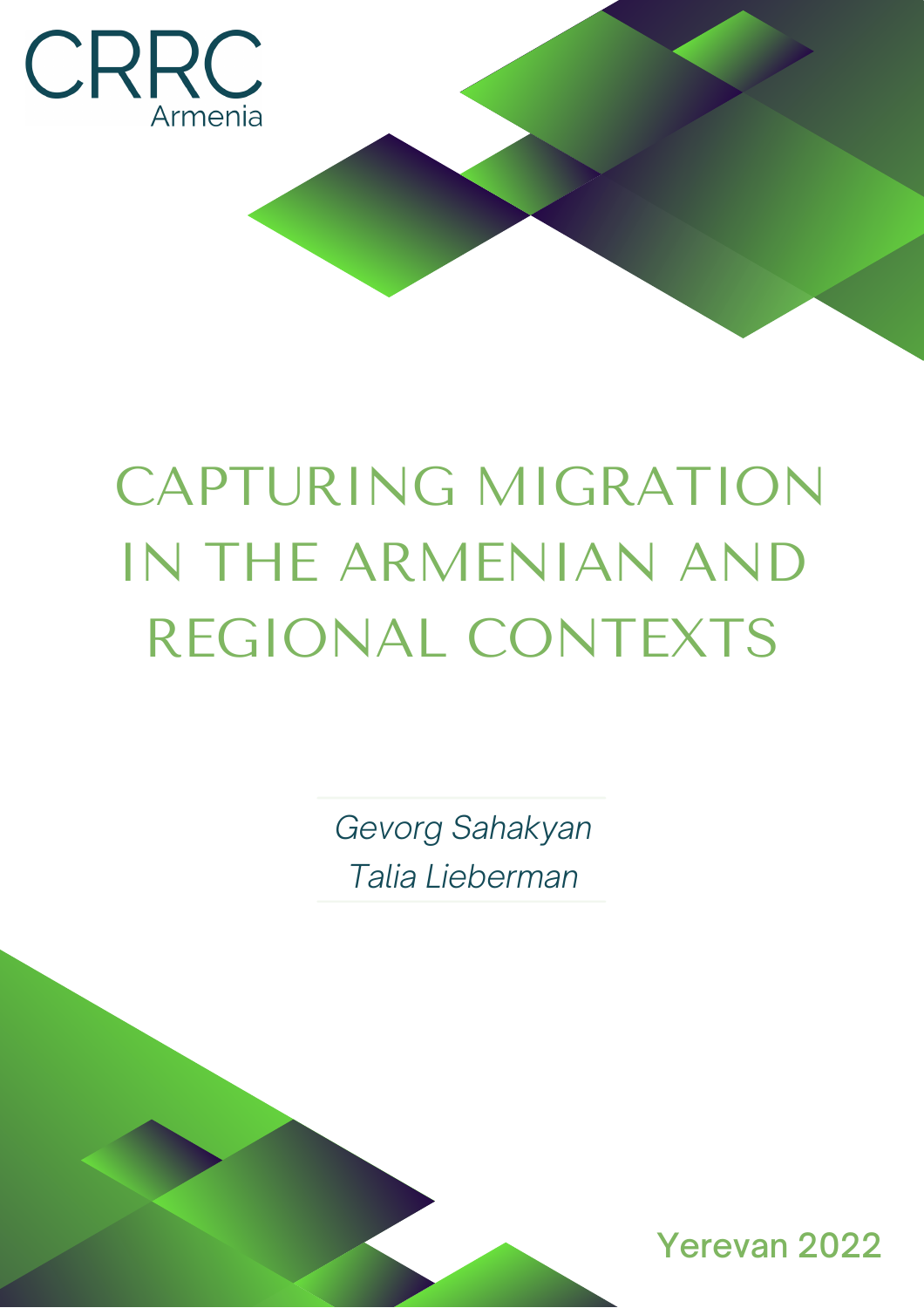

### **CAPTURING MIGRATION IN THE ARMENIAN AND REGIONAL CONTEXTS**

**Gevorg Sahakyan Talia Lieberman**

**This research has been conducted in the frames of the "Unpacking migration in the Caucasus: Evaluating what we know for action" project funded by the Swiss Agency for Development and Cooperation.**

**Yerevan 2022**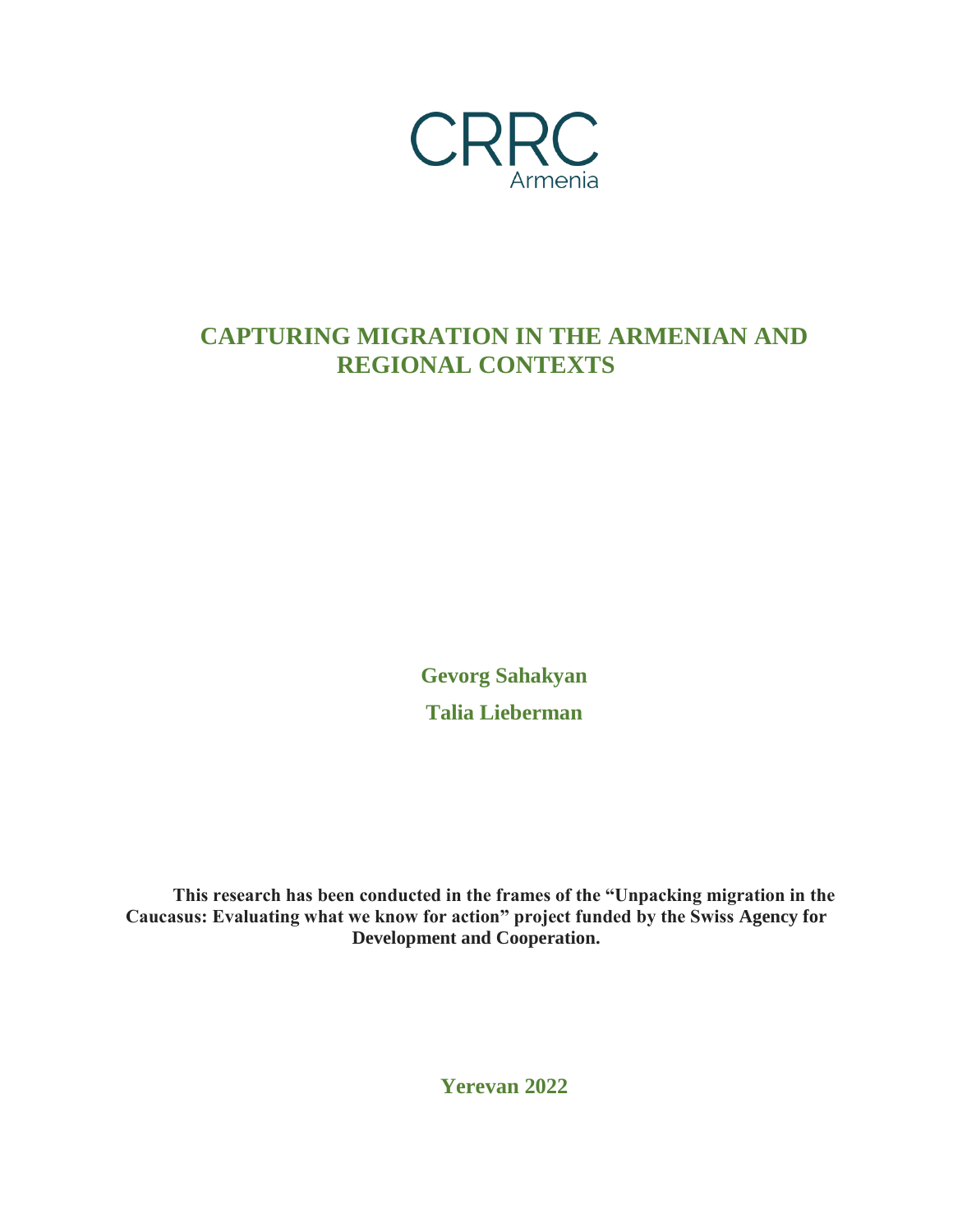### **Contents**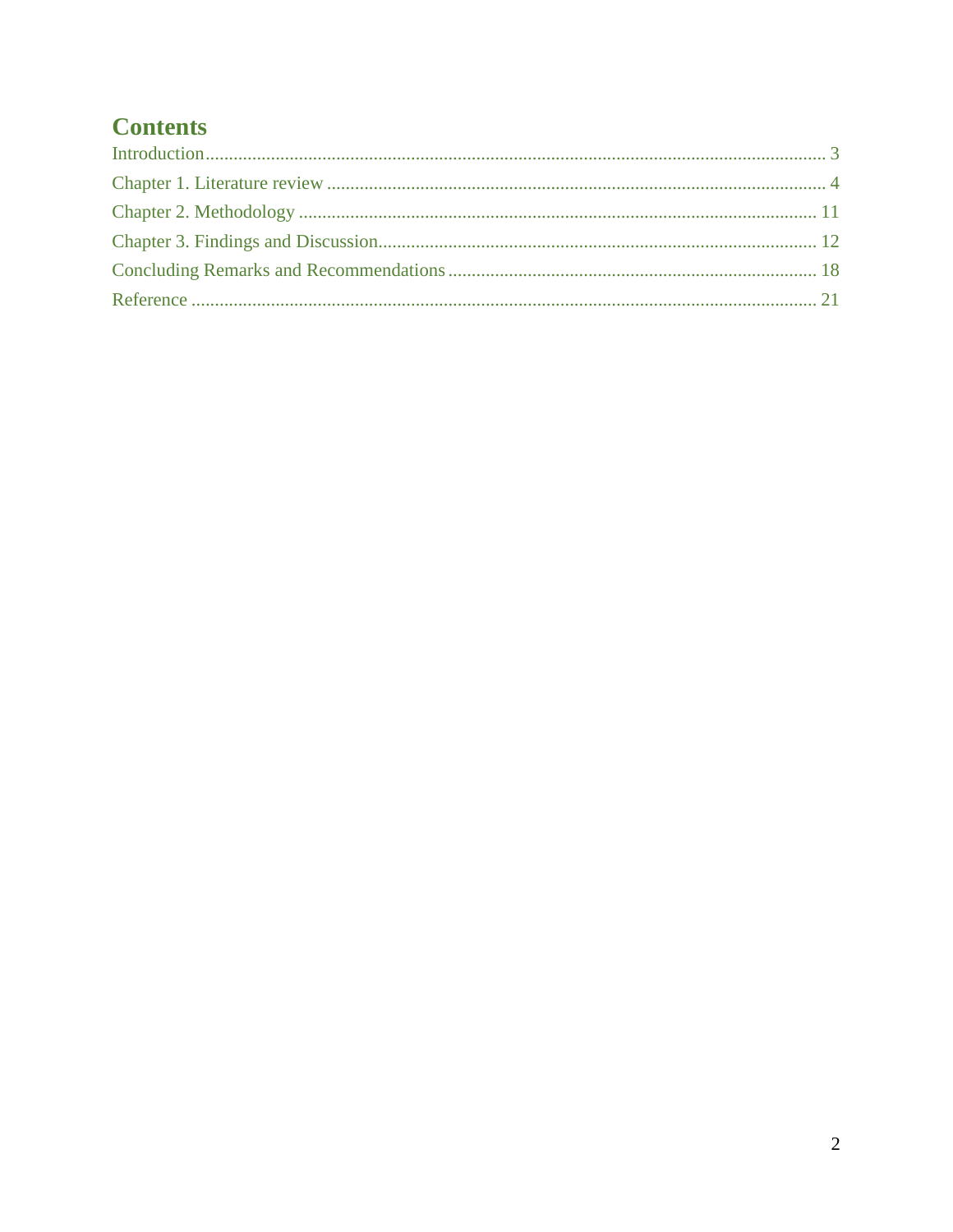# **Introduction**

Migration in Armenia has long been considered as an area of utmost importance. High rates of outmigration starting from 1991 independence are now coupled with the volumes of immigration, which got a new impetus after the 2020 Nagorno Karabakh war and the 2022 Russia-Ukraine conflict that led thousands of people to enter Armenia. Thus, the country is now dealing both with emigration and immigration flows, and the better understanding of these phenomena would be of high importance for a wide range of actors that are interested in human mobility, such as the government, academia, NGOs and others.

Migration outflux from Armenia is predominantly associated with demographic (security, braindrain) as well as migration-development nexus' perspectives (economic development, money transfers, diaspora mapping and engagement). The influx in its turn is mostly viewed through the prism of migration management and integration. Hence, it is crucial to understand the nature and composition of migration in the Armenian context for a set of reasons, including policy planning and implementation. However, the analysis of the vast body of literature sheds some light on the scarcity and imperfectness of migration data, let alone statistics, which are vital prerequisites for understanding the very topic. These lead to a simple research question: *RQ How is migration captured in Armenia?* For answering this question 13 key informant interviews were conducted, which have been examined through thematic network analysis.

In order to present the analysis and findings, the current study adheres to the following structure. First, the literature review concentrates on the international experience from a broader perspective by elucidating the existing approaches of capturing migration. In particular, this paper primarily analyzes post-soviet nations in the middle-income category in Eurasia. Then, the analysis narrows down to regional and sub-regional states, with a final focus on the Armenian case. Afterwards, a thorough presentation of the research methods follows in the methodology part. The findings and discussion of the study succeeds subsequently, which are later epitomized in the concluding part along with the derived recommendations.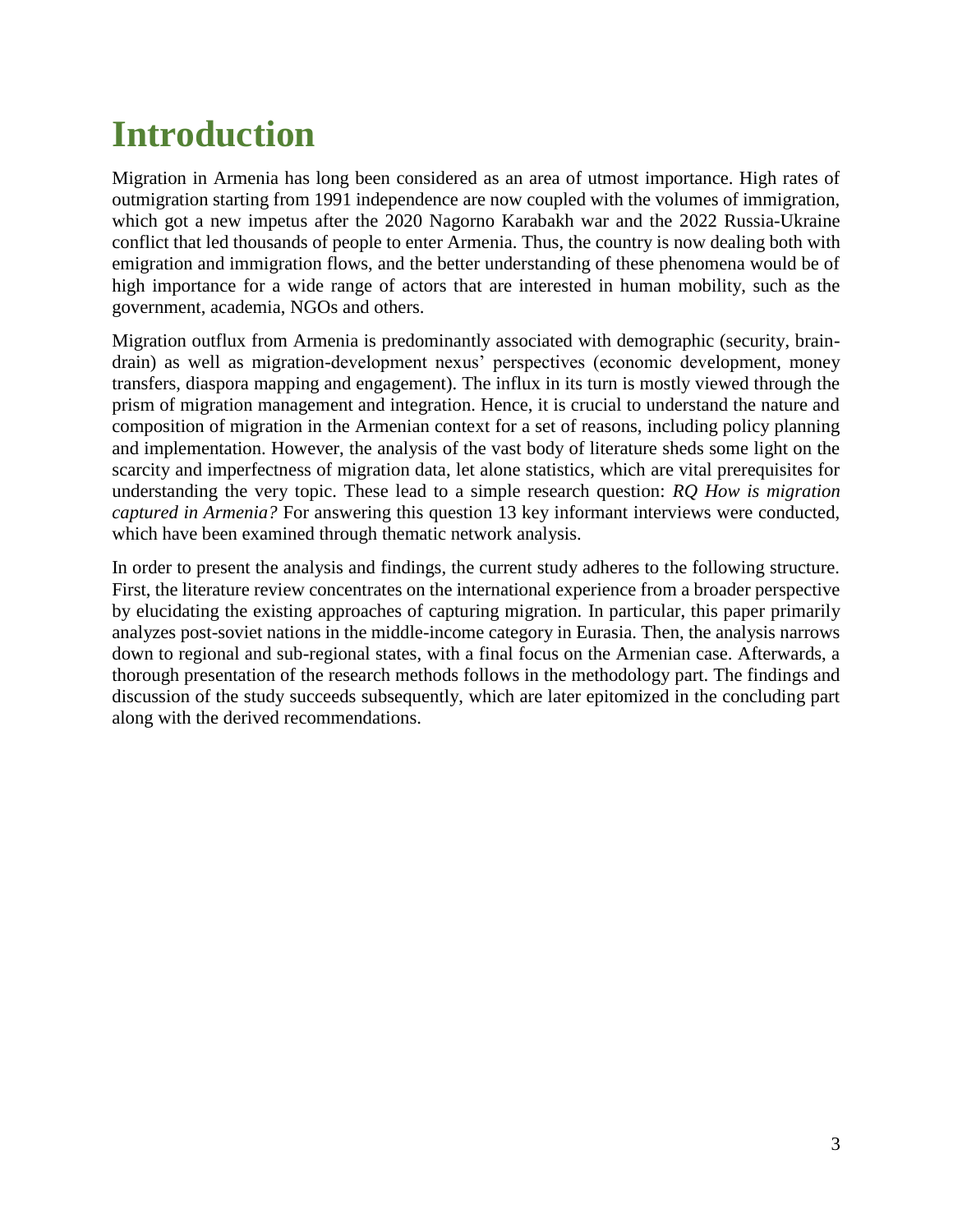### **Chapter 1. Literature review**

#### **Capturing International Mobility**

After World War II the amount of international migration has skyrocketed both in scale and magnitude. Even conventional migrant sending countries transformed into societies that receive a huge influx of foreigners. Since experiencing these developments, different countries have needed to capture the needed statistics on immigrants, mainly for policy implementation reasons, such as migration management, integration, as well as motivated by security concerns.

The monitoring of peoples' mobility, which is one of the inseparable characteristics of the modern world, dates back to the  $19<sup>th</sup>$  century as an instrument for surveillance purposes in order to keep foreigners under watch (Torpey 2000). The international borders were not a subject of systematic and widespread control just prior to the mentioned time period (Kivisto and Faist 2010). The emergence and gradual proliferation of nation-states has incentivized the authorities not only to keep borders controlled but also to initiate steps in order to differentiate citizens from foreigners. One of the first countries to collect data resembling an 'inventory' for foreigners was France (Bartram, Poros and Monforte 2014). In particular, the 1851 census in France was the first measurement in this regard (Silberman 1992). Nowadays, the analysis of migration influx and outflux is common all over the world and can be defined as follows: 'Migration 'stocks' and 'flows' are basic demographic concepts used to analyze and understand migration processes in a country or region. Migration stocks are the numbers of migrants living in a country or region at a given point in time. Migration flows are the number of migrants entering or leaving a country or region during a specific period of time (Bartram, Poros and Monforte 2014, p. 99).

Migration stocks and flows are quite difficult to record statistically in comparison with other population growth contributors such as mortality and fertility. As one of the most prominent scholars in migration studies Douglas Massey notes, the main challenge in capturing net migration rate is the dynamic nature of the phenomenon that unlike death and birth does not occur once only, and the status of a potential mover can interchangeably be transformed (2010). Besides, he argues that the obstacles while recording the movement stem not only from combining the results of arrivals and departures, but also from the fact that the actors involved, in particular, sending and receiving countries might have a mutually exclusive view on a given case. The most vivid manifestation is attributed to the very definition of a migrant. For instance, an 'immigrant' might be defined either by country of birth/origin (i.e. Australia, Poland, United States), by citizenship (i.e. Austria, Denmark, Italy), or by self-reported nationality (i.e. France, Germany, United Kingdom) (Pedersen, Pytlikova and Smith 2007). Apart from these discrepancies that unbalance migration statistics, the number of movers is often manipulated for political reasons as well, through antithetical interpretations of migrants (Massey 2010). In particular, one of the media monitoring in the UK has showcased that terms like 'asylum seeker', 'ethnic minority' and 'migrant' had been used synonymously (Baker et al. 2008).

Hence, the harmonization of migration statistics has long been in the spotlight of international organizations. In 1976, the United Nations Statistics division developed a set of recommendations, (last revision in 1998) meant to bring a consensus in basic definitions, such as 'migrant', which is defined as a person who changes his/her country of usual residence.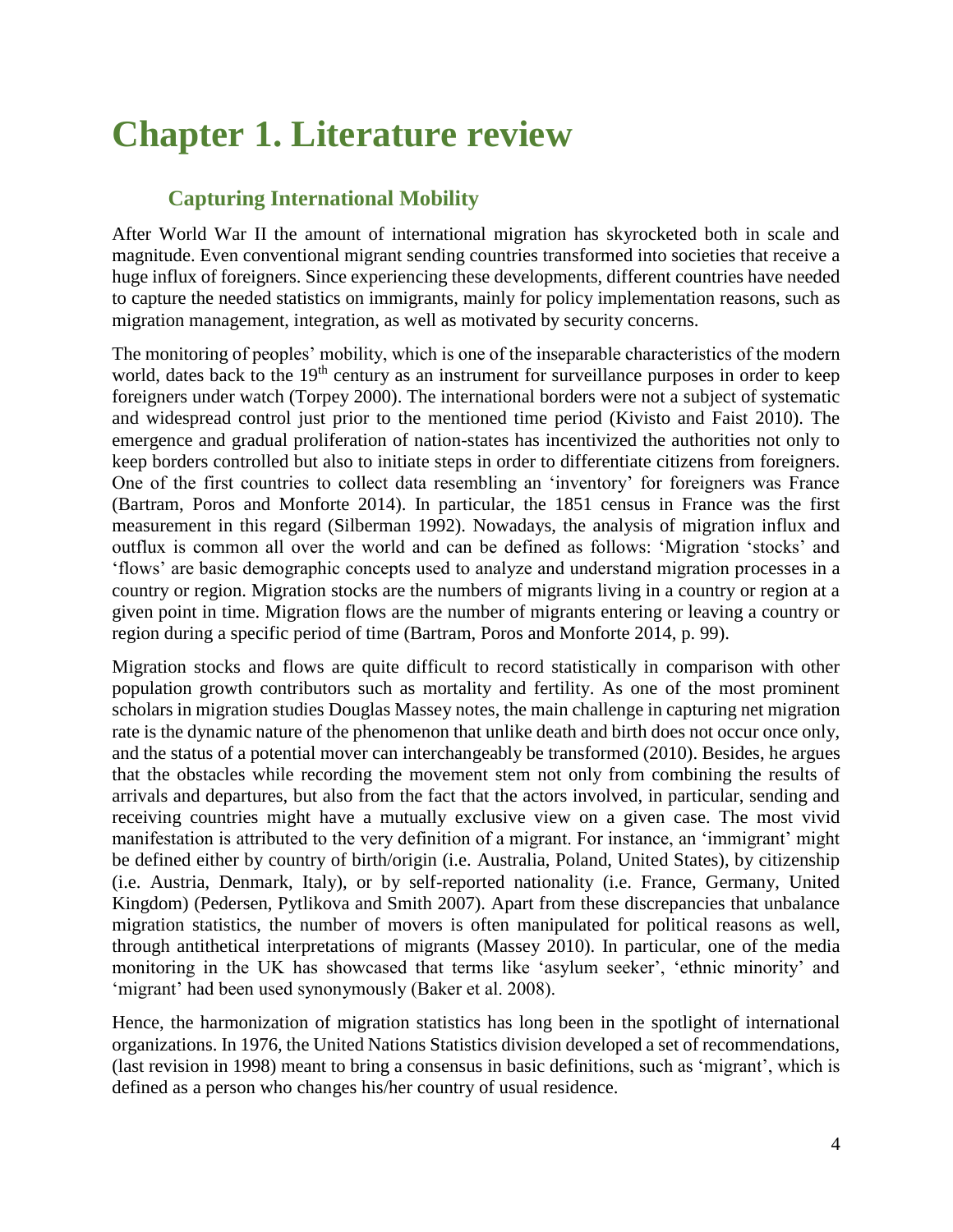It is important to mention that the discrepancies are not solely demonstrated on an international level, but also within the borders of a single country, as both the organizations and ways of capturing the phenomenon might have a wide range of displays. The main actors who record the movement are using the following methods; population registers, issuance of residence permits, register of foreigners, issuance of exit permits, official clearance of departing migrant workers, issuance of work permits, records from regularization drivers, processing of asylum requests, border statistics, household surveys, censuses, surveys of establishments, reports to state authorities (social security, tax), reports from recruiting agencies, registry of people in insurance schemes, apprehension/deportation statistics (Hoffmann and Lawrence 1996; Bilsborrow et al 1997).

In regard to the necessary statistics that are recommended to obtain for a better understanding of international mobility, the UN document (1998: 10) prioritizes collection of the following information: a) What is the overall annual net gain or loss of population through international migration? b) How many international migrants are admitted annually? Which are their countries of origin? c) In countries having free establishment provisions for the citizens of selected States, how many migrants exercise such a right over the course of a year? What are their countries of origin? d) How many citizens emigrate every year? Which are their countries of destination? e) How many emigrant citizens return every year? From which countries are citizens returning? f) How many migrant workers are admitted annually? How many leave the country for good every year? g) How many persons in search of asylum arrive annually? How many international migrants are admitted on humanitarian grounds (including refugees)? h) How many persons are admitted for family reunification over a year? i) How many persons who do not qualify as tourists are admitted for periods shorter than a year? Among them, how many are allowed to work in the receiving country? j) What is the total number of international migrants in the country? How many of those international migrants are economically active?

These questions are predominantly meant to examine the phenomenon mostly from the viewpoint of migrant receiving states, as only three out of 10 above mentioned points entail insights on outflux. Indeed, the necessity to record migration, as is already depicted in this section, was mainly sparked by the need to capture foreigners rather than to collect information about the citizens who leave the state borders. Here, it is pertinent to mention, that there are many countries with a negative net migration rate, and from their perspective, understanding the scope of emigration is not less important than gaining information about the immigrants. One of these states is the Republic of Armenia. Before delving into the peculiarities of this specific context, it would be pertinent to analyze the cases of compatible countries with similar demographic, economic and geographic characteristics as well.

#### **Regional (Eurasia)**

Nations in Central Asia and the Caucasus experience significant outflow migration, particularly since the dissolution of the Soviet Union in 1991. Tajikistan and Kyrgyzstan are among the most remittance-dependent countries in the world (Wang et al. 2019, Chernina 2020). Therefore, much of the literature is focused on the effects of labor migration on the economy in the form of remittances and the societal effects on sending communities (Malyuchenko 2015; Chernina 2020).

Despite its significance, migration flow data is neither uniform nor reliable in these nations. For some countries, researchers rely on studies conducted solely by international organizations as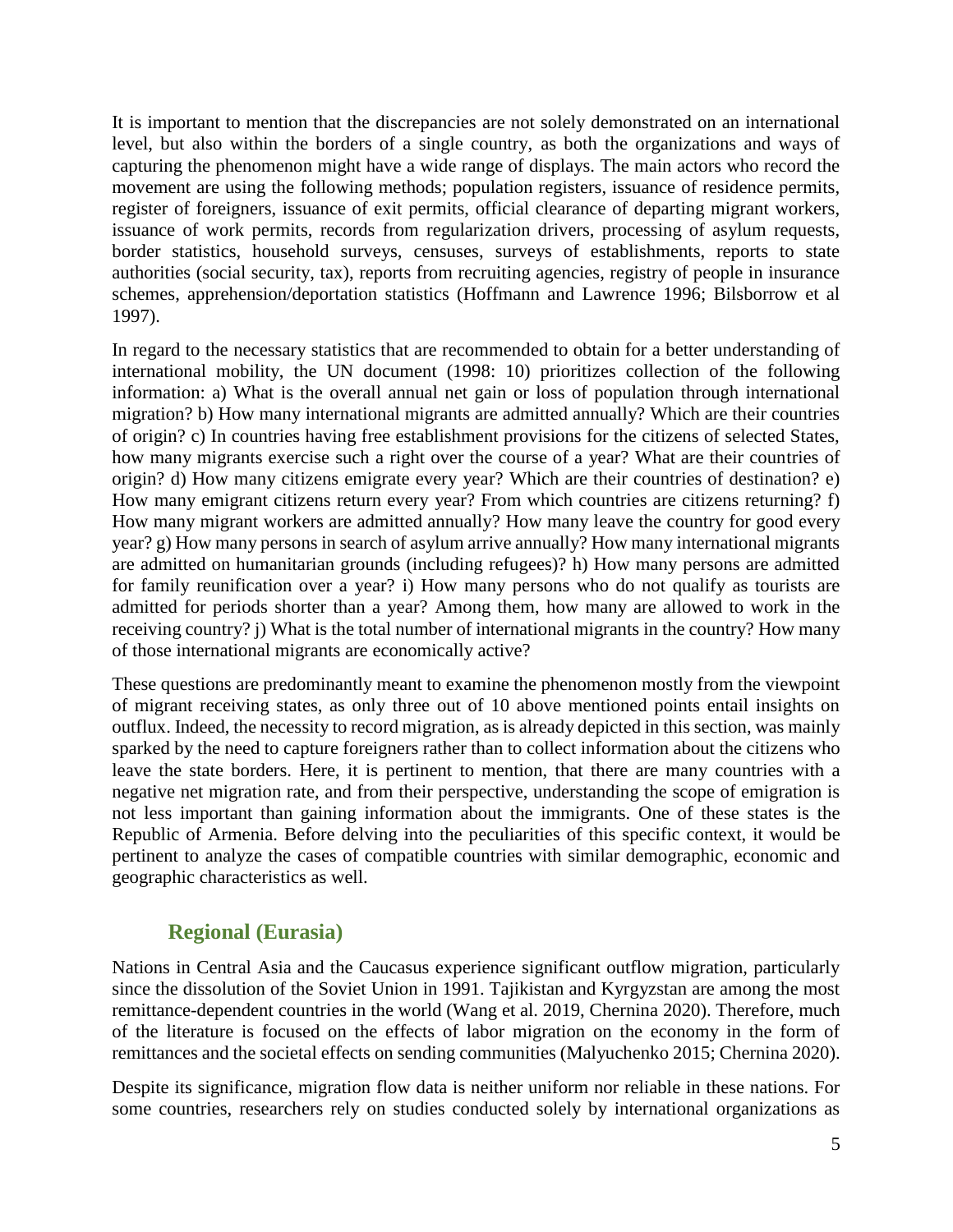opposed to national censuses or other internal data sources. For instance, Kyrgyzstan does not have many sources that present raw migration data. According to the UN's International Organization of Migration (IOM), 'The collection and publication of migration data are sporadic. The State Migration Service's data are not collected on a regular basis. The National Statistical Committee's yearbook contains data on emigration and immigration, but the information is not disaggregated by sex' (IOM, 2018, p. 3). The government has a database on the labor market and on migrant workers, but these are not publicly available. Much of the migration research on Kyrgyzstan references the *Life in Kyrgyzstan* study conducted by the German Institute for Economic Research (Brück et al. 2018; Zhunusova et al. 2018; Wang et al. 2019). The longitudinal research study is an open access household and individual survey covering multiple regions in Kyrgyzstan (Brück et al. 2021). As an alternative, instead of relying on existing studies, some researchers conduct their own studies using methodologies such as in-depth interviews with migrant households, household surveys, and interviews with government officials. (Critelli et al. 2021; Dzhooshbekova 2021).

Where possible, international organizations work together with national statistical committees or governmental organizations. While collaboration with and reliance on international organizations provides states with guidance and expertise, it is also limiting. The research motivations come from the international organizations' agenda, often dictated by grant funding, and sometimes do not account for the state's needs.

In Tajikistan, one group of researchers observed migration patterns through surveys conducted by the State Statistics Committee of the Republic of Tajikistan with participation from the World Bank and UNICEF in 2007 and 2009 (Shemyakina 2011). Another paper, again focused on remittances and labor migration, uses the Listening to Tajikistan (L2TJK) survey, 'A telephonebased high frequency panel survey that monitors a variety of indicators including migration, income and employment, the wellbeing and life satisfaction of households, and access to water and electricity services' (Murakami et al. 2020, p. 4). Supplemental data sources are from the World Bank, but no data is provided by Tajikistan government or other institutions (Murakami et al. 2020). In Tajikistan, remittances account for up to 35% of the country's GDP. The nation began using a migration card system which helped estimate migration outflow. They were able to determine that 600,000 people leave the country to work abroad every year (United Nations Economic Commission for Europe and United Nations Population Fund 2011).

In Turkmenistan, researchers noted that no publicly available data exists on population distribution among territories. (Lukyanets et al., 2020). Likewise, researchers studying labor migration from Uzbekistan are also limited by available data. The main data source is from the Uzbekistan Ministry of Employment and Labor Relations (MELR). MELR does not provide detailed retrospective information needed to evaluate the migration process, however (Bondarenko 2021). Because of this, researchers turn to previously published international studies and articles, which are notably limited by pre-aggregated data. Another issue is the compatibility of MELR public opinion polls with earlier published materials. Further, the MELR data does not address the influence on communities affected by migration. In one particular study, the lack of data was compensated by in-depth interviews with migrants and their families. Only with the data gathered from interviews could the authors discern a cause-and-effect relationship between migration and its effects on a community (Bondarenko 2021).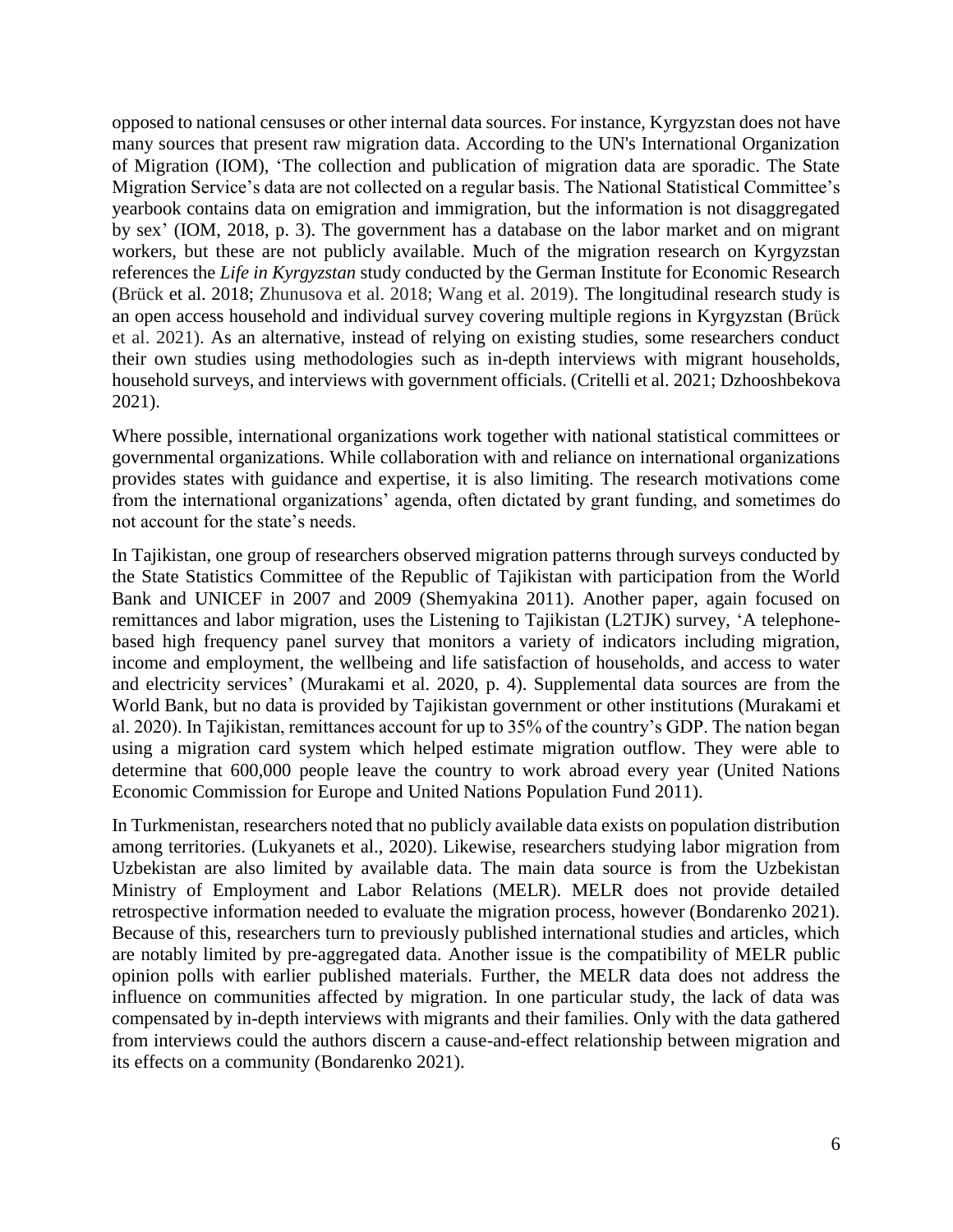In the case of Moldova, the country has the National Bureau on Statistics (NBS), which, according to IOM, is responsible for producing migration statistics and is financed by the state budget. Several studies rely on this data, indicating its higher consistency and accuracy. Moldova also has a Migration Statistics Division that works with the NBS to produce statistics based on data received from the General Inspectorate of Border Police, the Public Services Agency, and the Bureau for Migration and Asylum (IOM 2021). The main sources of data are the decennial Population and Housing Census, the quarterly/yearly Labor Force Survey, and the quarterly/yearly Household Budget Survey. NBS also collaborates with international organizations such as the European Commission, UNFPA, IOM, ILO, and the World Bank (IOM 2021).

#### **Sub-Regional (Caucasus)**

#### *Georgia*

Within the Caucasus, Georgia experiences similar patterns in migration flows, particularly in outflow of labor migration to places such as the Russian Federation and the EU. The main statistical sources are produced by the National Statistics Office of Georgia (GEOSTAT) through their census (Tsitsagi et al. 2019). According to GEOSTAT, the main sources for international migration in Georgia are annual data of inflows and outflows produced by the Ministry of Internal Affairs, the data of stocks on international migrants currently residing in Georgia produced by the general population census, and the data of stocks of international migrants currently residing abroad, also produced by the population census (Tsekvava 2014). While migration data collection in the post-Soviet period was 'essentially unregulated' and needed significant legal, organizational, and structural reform (Tukhashvili 2012, p. 2), the situation over the last decade has improved significantly. In 2015, Georgia created a Migration Profile, a platform to collect and thematically analyze migration data. The Medium Migration Profile is updated once every two years and a Brief Migration Profile is updated in between. To track administrative data using big data technology, a Unified Migration Data Analytical System (UMAS) was developed by the Government of Georgia with funding from the EU. UMAS combines administrative immigration data, collected by different entities, into one database (State Commission on Migration Issues 2019).

#### *Azerbaijan*

Research on migration in Azerbaijan is very sparse. Desk research does not provide many meaningful results or sound findings on migration patterns. Similarly to Armenia, much of the research is either produced by or in collaboration with international organizations and donors. The content of research is focused on the push and pull factors of post-Soviet migration, and the effect of mass out-migration on the economic development of Azerbaijan. The Republic of Azerbaijan does have a State Migration Service which operates as a governmental agency in charge of regulation and activities surrounding migration. Most research analyzes data from the State Statistical Committee of the Republic of Azerbaijan (Yüksel et al. 2018, Hosner et al. 2018).

#### *Armenian Context*

Currently, a significant portion of the 2.9 million Armenians live outside of the country (OECD/CRRC Armenia 2017). This does not include the 7 million Diaspora Armenians living around the world. For these reasons, migration patterns in Armenia are of particular importance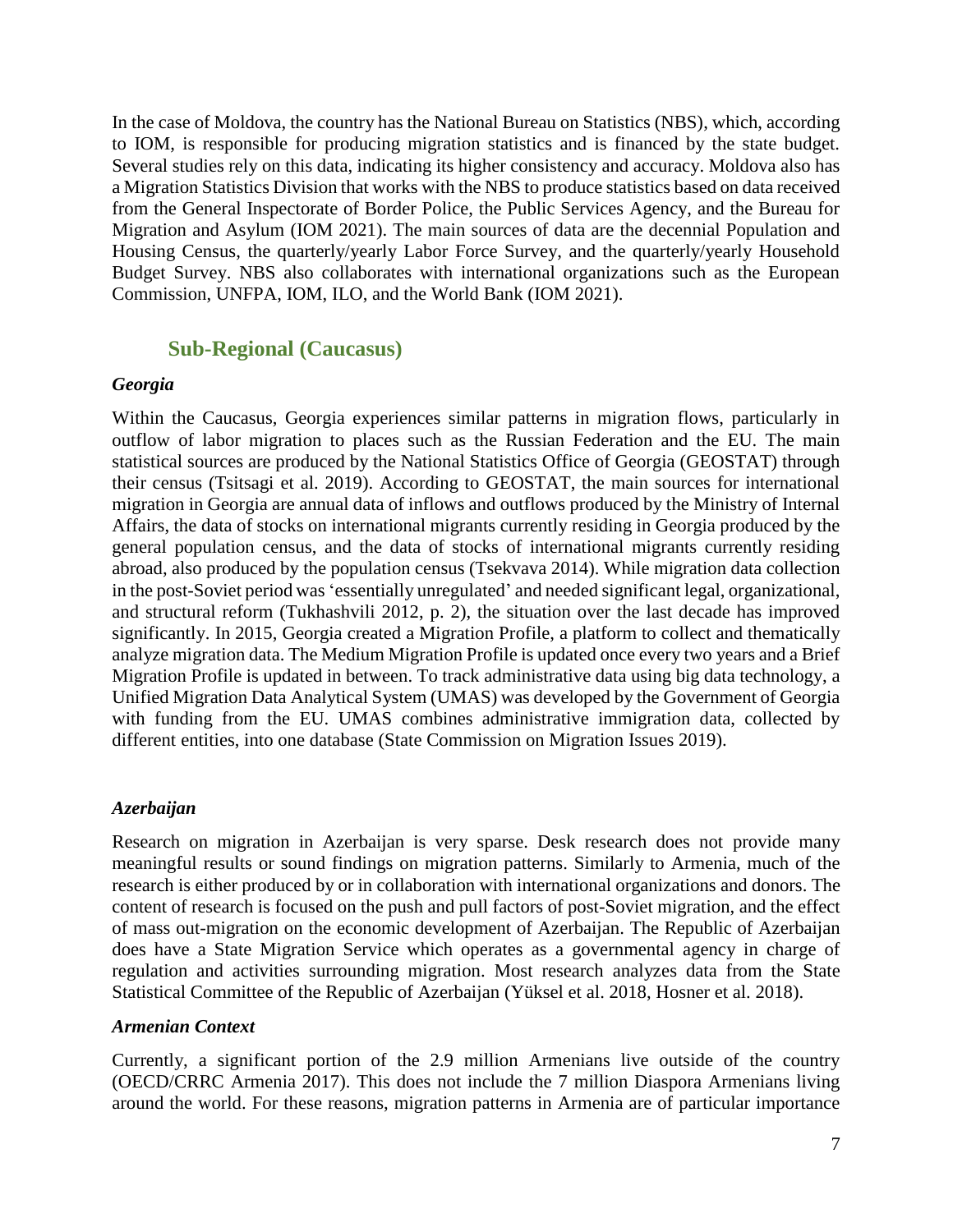and have been widely studied over time. Most literature in the last decade is focused on labor migration, remittances, return migrants, and the economic implications for Armenia. Given the interconnectivity between migration and the economy, understanding, tracking, and accurately reporting migration flows is critical to creating economic stability in the region.

The vast body of the literature predominantly examines the demography of migration with an emphasis on outmigration. However, the statistics only provide limited descriptive information on present migration status that is gained from household surveys, census data, and other administrative data. These statistics lack unraveling the motivational aspects of emigration and its long-term effects. Nearly half of the studies analyze the phenomenon of remittances as they relate to the host communities and families left behind. Short-term and seasonal labor migration are also of particular interest, but are hard to track due to the unofficial nature of this movement. Much of the literature is also focused on the interplay of gender, community, feelings of belongingness, and economic development in the country of origin. With more accurate and reliable data, researchers can perform deeper and more meaningful analyses on these topics.

The most common motivations for emigration are unemployment, low wages, desire to improve standard of living, and labor opportunities abroad (European Training Foundation and Caucasus Research Resource Center – Armenia 2012). According to World Bank data, in 2020, personal remittances received in the country constituted 10.4% of Armenia's total GDP (World Bank 2020). The majority of emigrants are men who leave for work in urban areas of the Russian Federation (Armstat 2020a). According to data provided by the Statistical Committee of the Republic of Armenia's Integrated Living Conditions Survey (ILCS), in 2018 261,500 permanent residents received remittances, the majority of which came from the Russian Federation (Armstat 2018). In 2019, 6.7% of the population was dependent on remittances (Arnstat 2020b).

The major actors and contributors to migration statistics are the Statistical Committee of the Republic of Armenia, Migration Services, the Integrated Living Conditions Survey implemented by Armstat; the Report on Household Survey on Migration in Armenia; the Census of Republic of Armenia; and the National Security Service's Border Management Information System (BMIS) (Vidal 2019). Additionally, the Russian Armenian Household Surveys conducted by RAU in 2015- 2017, the Demographic Handbook created by Armstat, and the Social Snapshot and Poverty in Armenia (2019) and the ILO Survey conducted in 2009 are all widely cited sources.

Some studies rely mostly on the statistical sources mentioned above to draw conclusions (Chobanyan 2013; Denisenko 2014; Adunts et al. 2019). On the other hand, other studies complement the available/existing statistics with their own research, including focus groups, indepth interviews, and household surveys (Makaryan et al., 2012, ETF and CRRC 2012, Makaryan et al. 2014; Tadevosyan 2014; IOM 2015; Honorati et al. 2019). And finally, some studies circumvent reliance on reported statistics, primarily using their own research to gain necessary insights (Fleischer 2008; Agadjanian et al. 2013; Lietaert 2016; Rasuly-Paleczek et al. 2017; Bolsajian 2018; Demirchyan et al. 2021).

Despite the broad interest, however, the lack of reliable, consistent data presents major challenges to migration research. The difficulties of migration data collection as described above are relevant in the Armenian context for several reasons. For instance, the organizations responsible for statistical reporting do not share centralized information, communication, and dissemination of data. As identified by IOM, 'ILCS collects data on employment of migrants but not duration of stay; the Census collects data on employment of migrants but only every ten years; the Register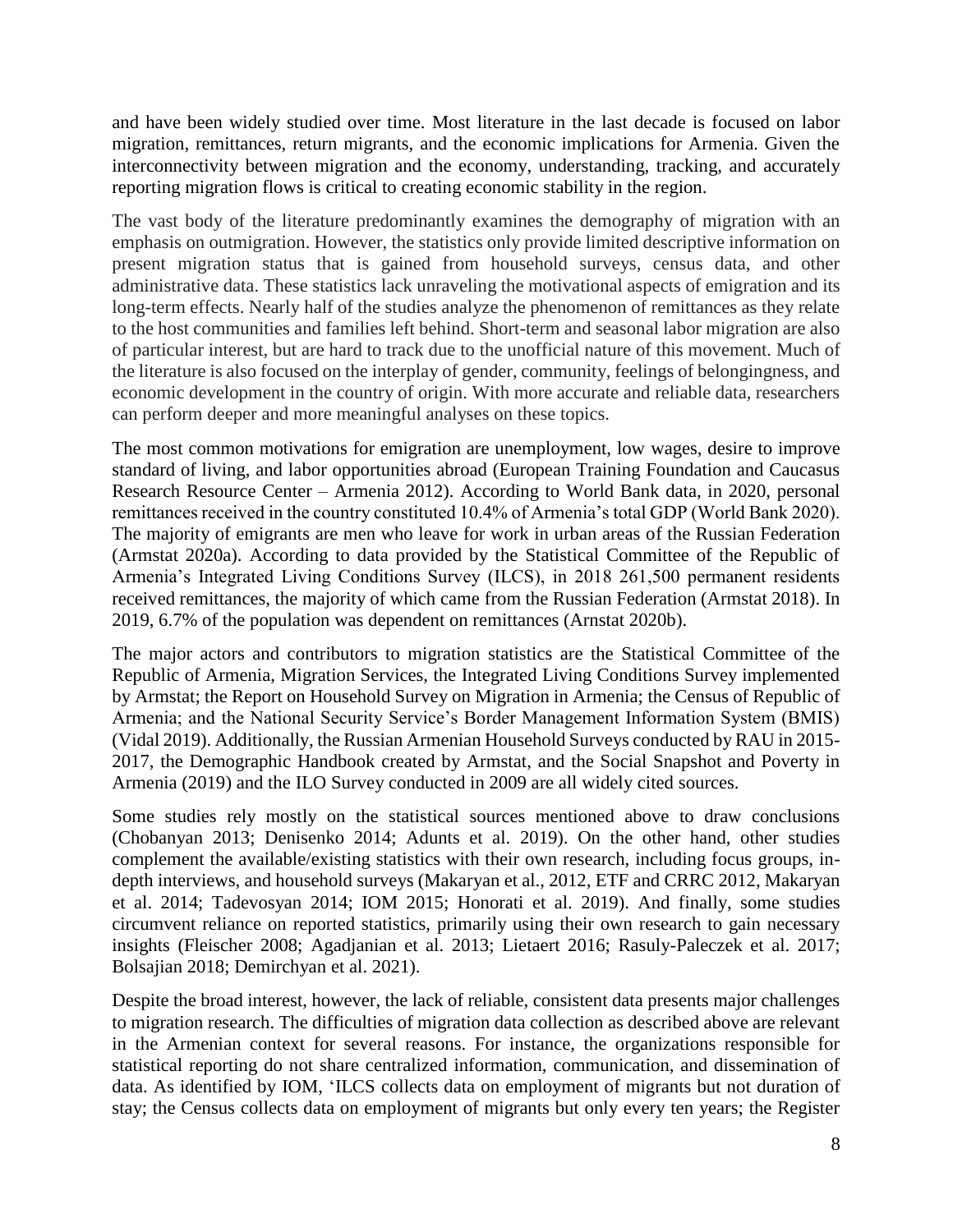provides information on whether migrants work (not specifying occupation) but reliability of this is low; BMIS collects data on entries at borders but not on reason for entry' (IOM 2020, Ch. 8, p. 44). Seasonal migration is difficult to measure because their work is not tied to a visa. There is an overall lack of centralized information and communication between major actors or relevant bodies collecting data (Vidal 2019).

Further, data on employment and unemployment versus data gathered through surveys often show significant discrepancies (Makaryan et al. 2012). While some analysts acknowledge where and how datasets fall short but still rely on them to draw conclusions, others cite the explicit lack of available data as a major issue. For example, in a Policy Brief by the World Bank, the authors mention that the RAU survey does not contain information to calculate monetary migration costs, so instead they created a migration-cost index from qualitative responses in the survey (Honorati et al. 2019). On the other hand, in one study presented by CARIM East and the European Union, the challenges of accurate data collection are enumerated as a significant obstacle. For instance, they state that 'The analyses are based on estimates, Armenia does not have any reliable tools to measure migration, which in itself is a serious problem for a country with such a high level of migration' [\(Gomółka](https://www.researchgate.net/profile/Krystyna-Gomolka-2) 2018).

First, and perhaps most crucially, emigration data is processed by the National Statistical Service of Armenia through local branches of the Passport and Visa Department of the Armenian Police via the 'Migrant's Statistical Registration Form.' The reported numbers do not reflect real migrant flow, however, since emigrants are often not de-registered before leaving and re-registered after return. Further, the entry/exit registration data is collected for every international passenger by the International Border Crossing Information, but the information does not include country of destination or origin, duration of stay abroad or in Armenia, or other relevant information that would help determine motivation of migration. Therefore, it is very difficult to estimate the number of returnees [\(Gomółka](https://www.researchgate.net/profile/Krystyna-Gomolka-2) 2018).

Another major challenge is matching migration information with destination countries. Russia's reporting on Armenian migrants is both inconsistent with Armenia's reporting and hard to access. Experts are skeptical of the spike in migration reported by the Russian Federation, stating that systems for recording migration in Russia have undergone recent changes, and Rosstat has not reported these methodological shifts (JAMnews 2019).

The most common methodological workarounds to lack of data are either complementing or replacing statistical information with household surveys, proprietary fieldwork studies, focus groups, in-depth interviews, and creation of proxy indicators in place of more standard international indicators. For example, the IOM's and Armstat's Household Survey is one of the most comprehensive collections of migration data from household surveys, however, they themselves note the challenges of a household survey. In particular, since migration is in itself a rare event, finding a household with an emigrant abroad or a returned migrant is a challenge (Góis 2014). This is also problematic because of the inefficiency and duplication of research. Further, oftentimes the qualitative data collected in the literature cannot be compared to one another, and it seems that researchers interested in migration in Armenia are not in conversation with one another. Again, this is inefficient, but more insidiously, creates unreliable and often unusable data related to migration.

The IOM completed an analysis on migration data collection in 2010 titled 'Enhancing Migration Data Collection, Processing and Sharing in the Republic of Armenia: Needs Assessment and Gap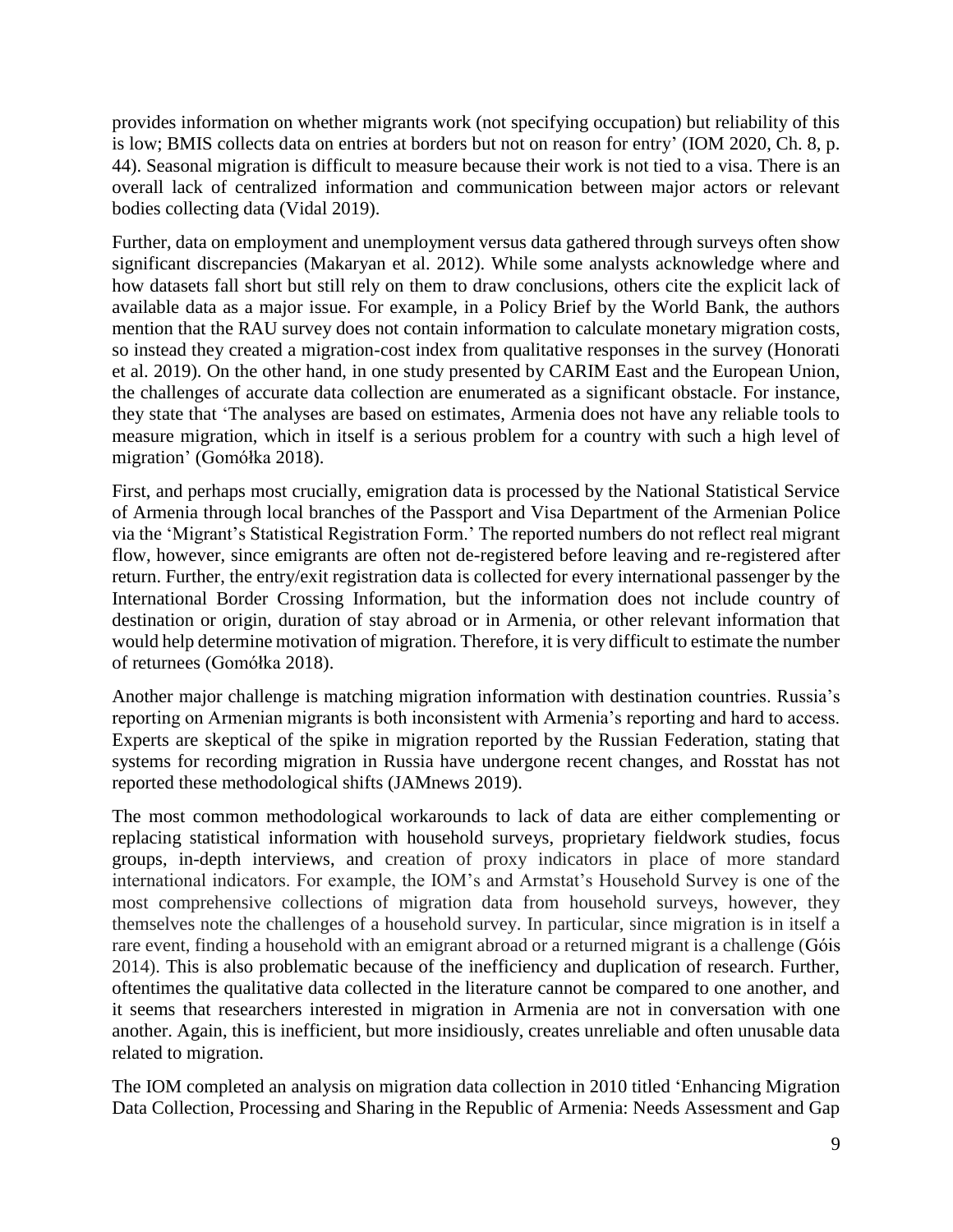Analysis Report'. At this time, they identified the two existing migration data sources: statistical and administrative. The data should capture migration duration, reasons for migration, frequency, origin and destination, citizenship, age, sex, occupation, and employment status. In a key finding, IOM noted that in fact Armenia had already collected large data sets on migration-related information, however, the lack of synergy and collaboration between different organizations presents a major roadblock to collecting accurate, reliable, and comprehensive data. One of the key challenges identified is that information is decentralized: different governing bodies are responsible for capturing different information. Therefore, there is no one system that tracks information through all stages of the migration system. In light of this, IOM creates a roadmap of suggestions to enhance data collection in Armenia (Manke et al. 2010).

As a follow-up, the IOM published a paper in 2020 underscoring the importance of collecting migration data in Armenia to meet their 2030 Sustainable Development Goals. The IOM created new, specific indicators that relate to SDG's and that were feasible to collect given Armenia's data-poor situation. The paper also outlines future solutions and suggestions for maintaining a robust data-collection system on migration, working with Armstat, the State Migration Service, and other major stakeholders. What is not clear, however, is what has changed in this ten year period, if any improvements have been made, and if any of key organizations have adopted the suggestions outlined (Vidal 2019).

Ultimately, the research shows that researchers in Armenia are not always reliant on state migration statistics. Because of this, they produce their own research, which is often qualitative and does not incorporate quantitative methods. In some cases, the research lacks expertise in the field as well as methodological rigor.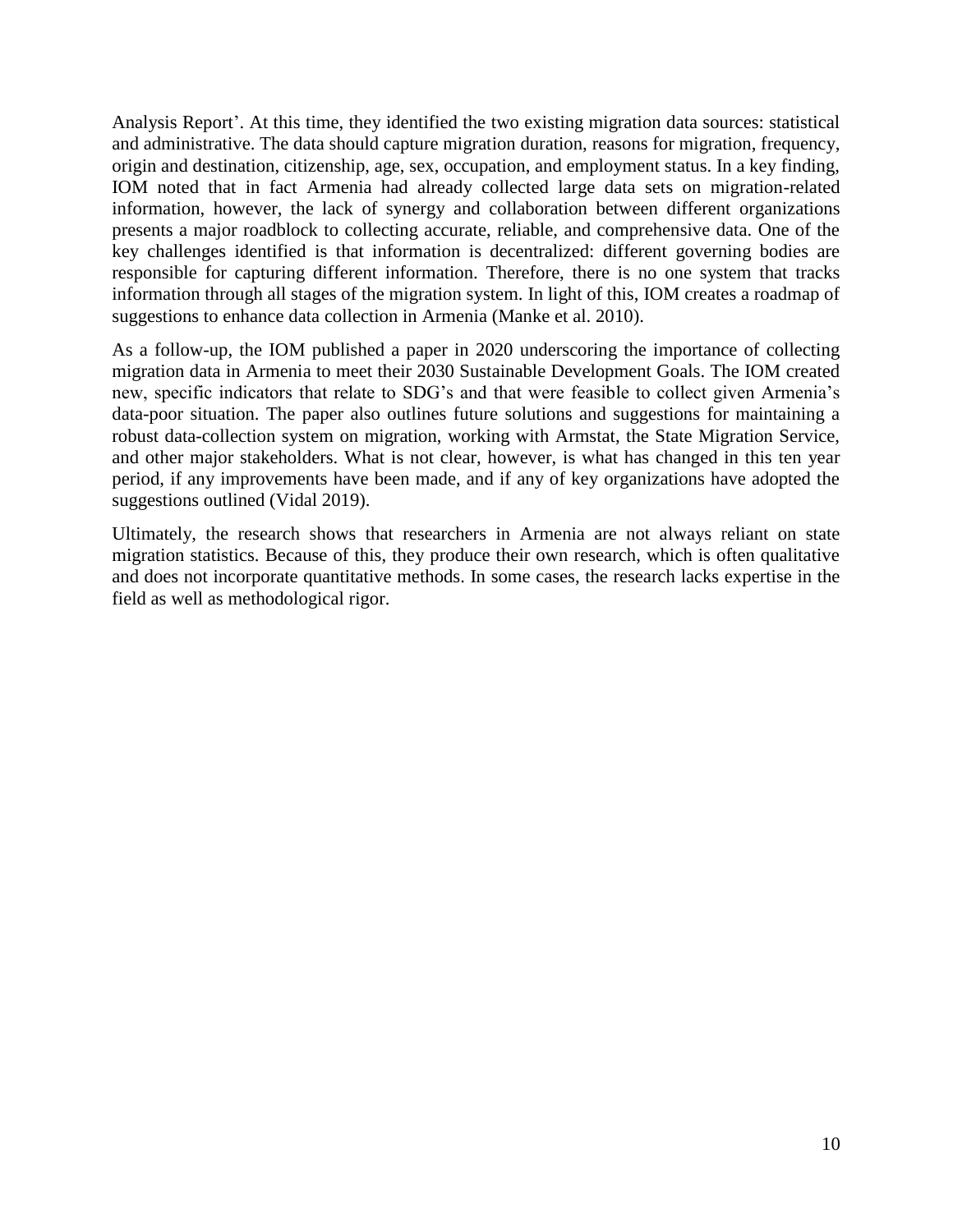# **Chapter 2. Methodology**

From the chapter above, it can be deduced that the current state of affairs in terms of migration data availability in Armenia signals a gap, which needs further examination. Thus, the research paper seeks to address the following research question: How is migration captured in Armenia? Such a broad formulation of the question enables one to unravel not only the obstacles in the context of data availability, but also to dig deeper with an aim to target a set of other insights that determine the comprehensive picture of the phenomenon.

The rationale to conduct this study mainly emanates from the point that most of the studies in the sphere of migration are predominantly observing the case only within the scope of the Armenian context, neglecting any engagement with the vast body of academic literature, as well as juxtaposing their findings with already existing scope of studies carried out to examine the same phenomenon. Consequently, this paper aims to fill this gap by conducting exploratory research that will examine the very issue from a broader perspective.

To answer the research question, 13 key informant interviews were held with different parties including the representatives of the main entities that deal with migration coupled with independent researchers that supplement academic insights in order to gather an all-round picture. The interviewees are the representatives of the following entities: State Migration Service, Statistical Committee, Government of RA, IOM, ILO, UNFPA, UNHCR (former representative), International Center for Migration Policy Development, People in Need, Caritas, and three academicians studying migration.

The semi-structured survey questionnaire was designed after the literature review examination. The average duration of the interviews is approximately 40 minutes, with overall 506 minutes in total. The recorded materials were transcribed and analyzed using Nvivo software. As a result of the thematic analysis (Attride-Sterling 2001) 224 unique codes have emerged. Eventually they originated three global themes that are presented in the following chapter.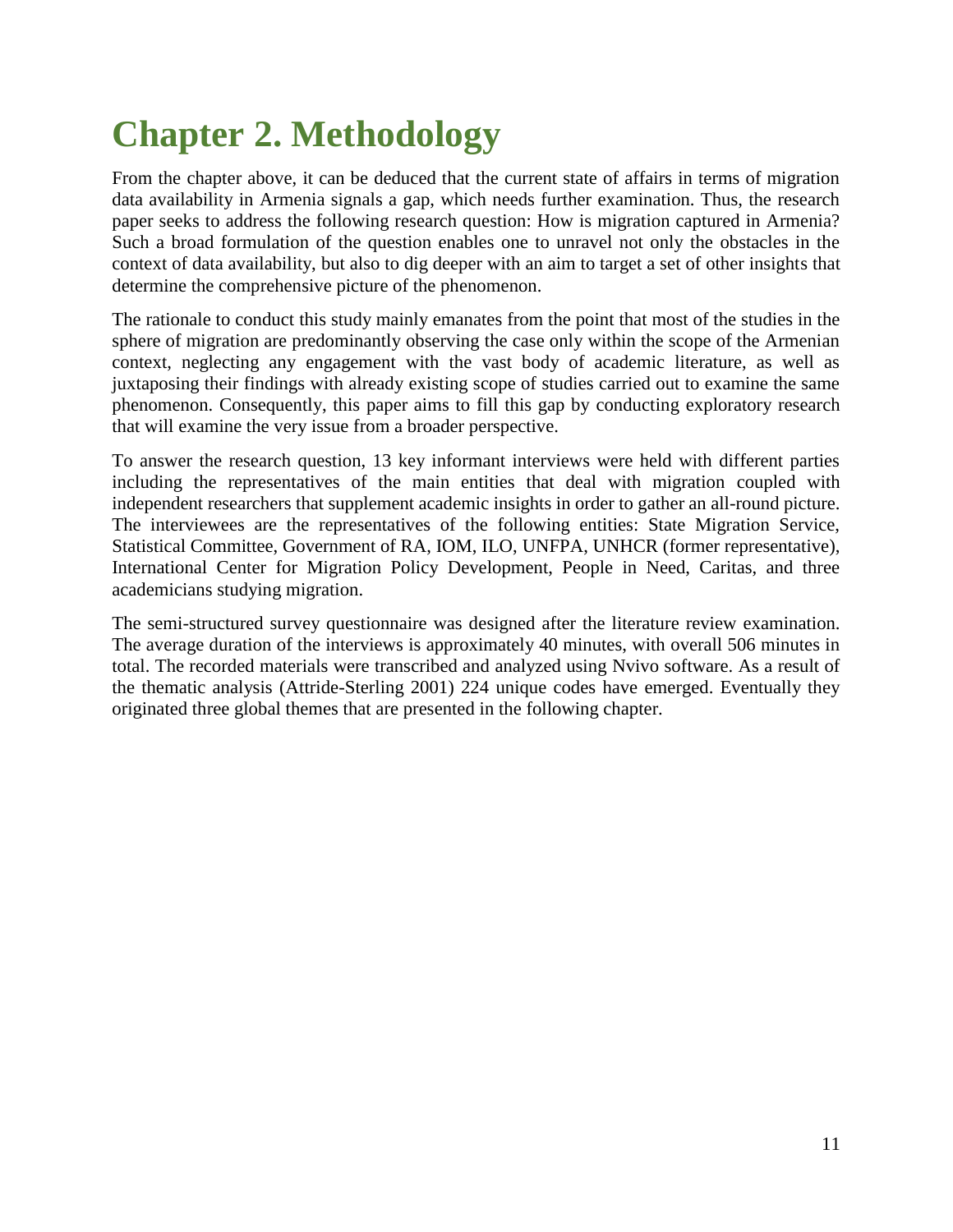### **Chapter 3. Findings and Discussion**

This chapter can be best grouped under the following headings, as the thematic analysis has revealed three global themes: The first set of elucidation examines the phenomenon of the available migration data. The second theme posits that cooperation is a means to abate migration related issues. And the final part sheds some light on the necessity of solid needs assessment research.

**Global Theme 1: Available Data is a Two-Sided Sword.** Both the availability and the lack of data entails wide-ranging problems, including constraints for understanding migration, in terms of misuse and misinterpretation of the data. The open source migration data is approached from the security perspective. In particular, open source migration data is viewed as an area of concern, because the securitized information might also be available to other parties and this possibility is a direct threat to the national interests of Armenia. Thus, it is argued that the data should be classified, even though the importance of data availability in terms of policy planning and implementation is asserted as well.

*'There are two contradicting interests, on one side the available data will undoubtedly boost the effectiveness of different institutions residing in Armenia, but on the other hand, it might cause some security threats, I mean we have to understand what we have to achieve and how it can be executed to minimize these risks… Only the National Security Service has an access to the Electronic Border Management Information System, and the attempts of making them available also for other institutions was doomed to fail. At least the ones who are engaged in policy planning should be allowed access.'*

Nevertheless, it is a widely held view that the possible data access is a means to minimize security related issues as well. For instance, the more data availability increases, the more effective and easier the process of migrant integration would become, and the more protected their rights would become as well. This notion is in line with the vast body of academic literature claiming that level of migrant integration in the receiving societies predefines the socio-economic stability for the parties involved, while minimizing the possible security threats emanating from the potential disintegration (Kivisto and Faist 2010).

The importance of integration received a new impetus after the recent developments in the post-Soviet region. The second Nagorno Karabakh war in 2020, which caused thousands of people to flee the violence and cross into Armenia, and the Russia-Ukraine conflict in 2022 that caused the inflow of thousands of foreigners into Armenia has necessitated to propose steps for integration. Indeed, many non-government organizations in Armenia that have been involved in integrating Syrian-Armenians are enlarging their scope of interests, given the latest developments but still have problems when it comes to data collection in order to track people that have crossed the Armenian border.

As regards the interlinkage between migration related data and human rights protection the best manifestation of it is the accessibility of synchronized data-set between the State Revenue Committee, State Migration Service and Health and Labor Inspection to combat trafficking and human rights violations. In particular, the list of migrants who have not paid an income tax for a given period of time might be filtered, and a supervisory body can monitor the case to detect a possible conducts of labor rights violation, for instance undocumented working.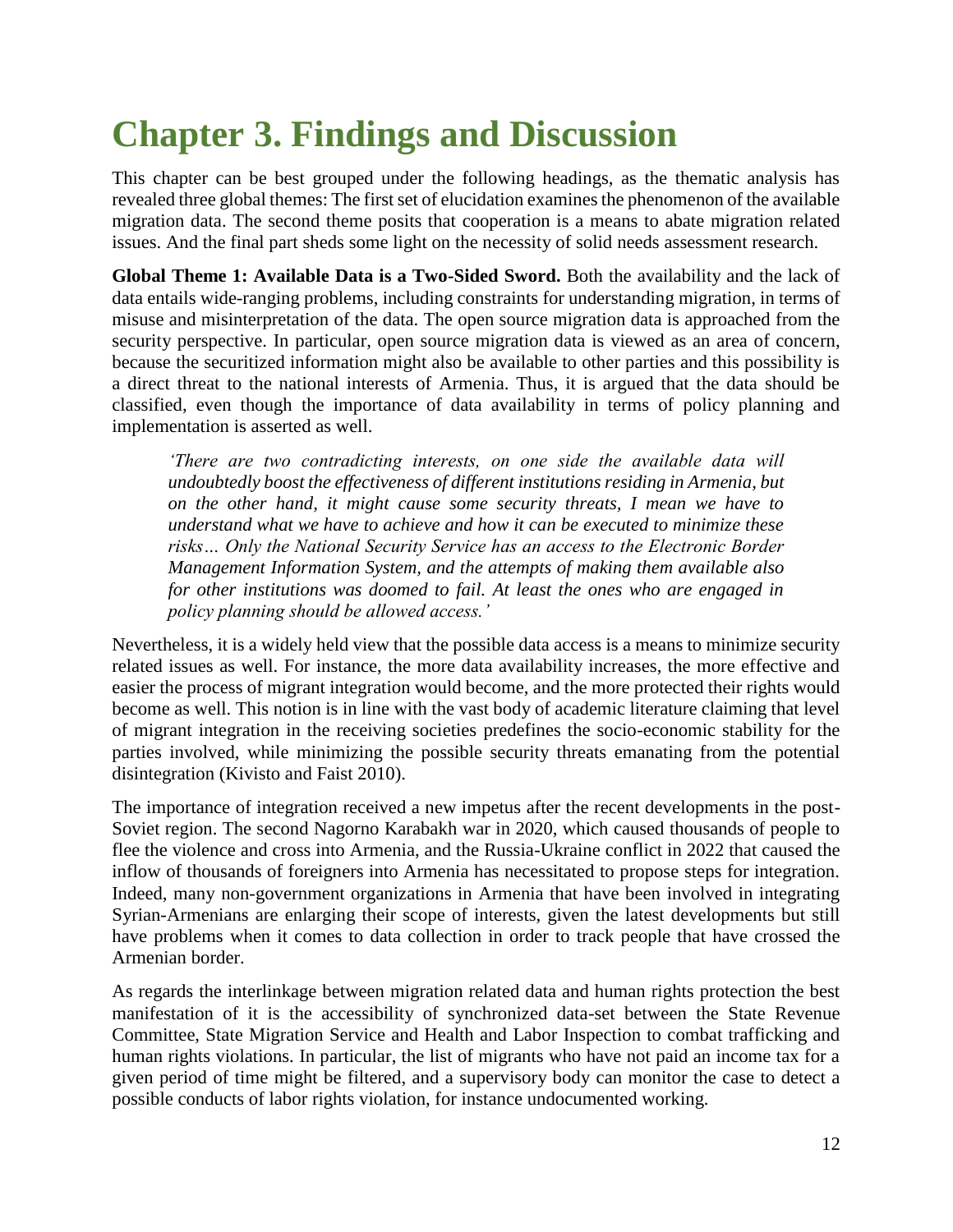As pointed out in the beginning and elaborated afterwards migration data/statistics can be misused externally entailing security concerns and also might be misinterpreted internally, which presumably is capable of distorting the overall picture of migration. The number of migrants, as discussed in the literature review, might be presented differently based on political reasons. One of the interviewees notes that in order to show the alleged boom in the tourism sector some repatriates or refugees can be classified as tourists, or some Armenian tourist that have left the country for a short period of time can likewise be interpreted as migrants that have decided to live elsewhere. Not only the existing numbers of migrants might be manipulated for political reasons, but also proposed demographic and migration strategies may be determined by political interests for satisfying populistic sentiments.

*'Look what we have… Some years ago, the previous political authority envisaged to have four million people living in Armenia by 2040, the current political authority tried to outnumber their predecessors by declaring the goal to have five million people living in Armenia by 2050… None of them explained what lies*  behind these numbers, given that the optimistic projections by the UNFPA are not *even closer to the desired picture. This is comical and ridiculous… I think they are matching the envisaged numbers to the timeline; four in 2040, five in 2050, and maybe six in 2060… who knows?'*

Though there are some risks regarding misuse and misinterpretation of data and statistics, the imperfectness of the latter is an area of a major concern, which is manifested both in terms of frequency and intensity of the analysis. The main problems can be divided into three main categories: lack of migration related data, scarcity, and incompleteness of it. The fundamental available data regarding migrants are predominantly epitomized within the scope of information that passports contain; the bearer's name, place of birth, date of birth, sex etc. The numbers of border crossings, data on asylum-seekers, the numbers of international students and work permit holders are also available.

The gap in data and in statistics might be attributed to several factors. The key aspects of the general picture can be listed as follows: Migration related insights are not user-friendly, digitalized, comparable, open, disaggregated, are not collected in a methodologically sound way, there are hardships to access (both time wise and due to bureaucracy) and even are not rather reliable. It is argued that some statistics are openly available, but given their complicated and confusing appearance, it is hard to understand and use them. Given the interdisciplinary nature of migration, the administrative data is collected by different actors, such as State Migration Service, Police, Ministry of Justice, National Security Service etc., and by using various methodological approaches. Some might define terms differently or in some cases the collected data might be digitalized or not. The incomparability of data is mostly attributed to the decentralized system of migration management, where there are different responsible parties involved. What makes the case even worse is the fact that interoperability of databases is mostly lacking. Thus, a unified information platform is seen as a way for ameliorating these issues.

The hardships of data access are not only ascribable to independent researchers or other interested parties, but also to the main actors in the field both within the state officers and among international partners. Sometimes policy makers have no possibility to analyze the data derived from Electronic Border Management Information System, let alone to access the data. In regards to the databases that are not classified, the parties might encounter problems in the face of red tape and delays in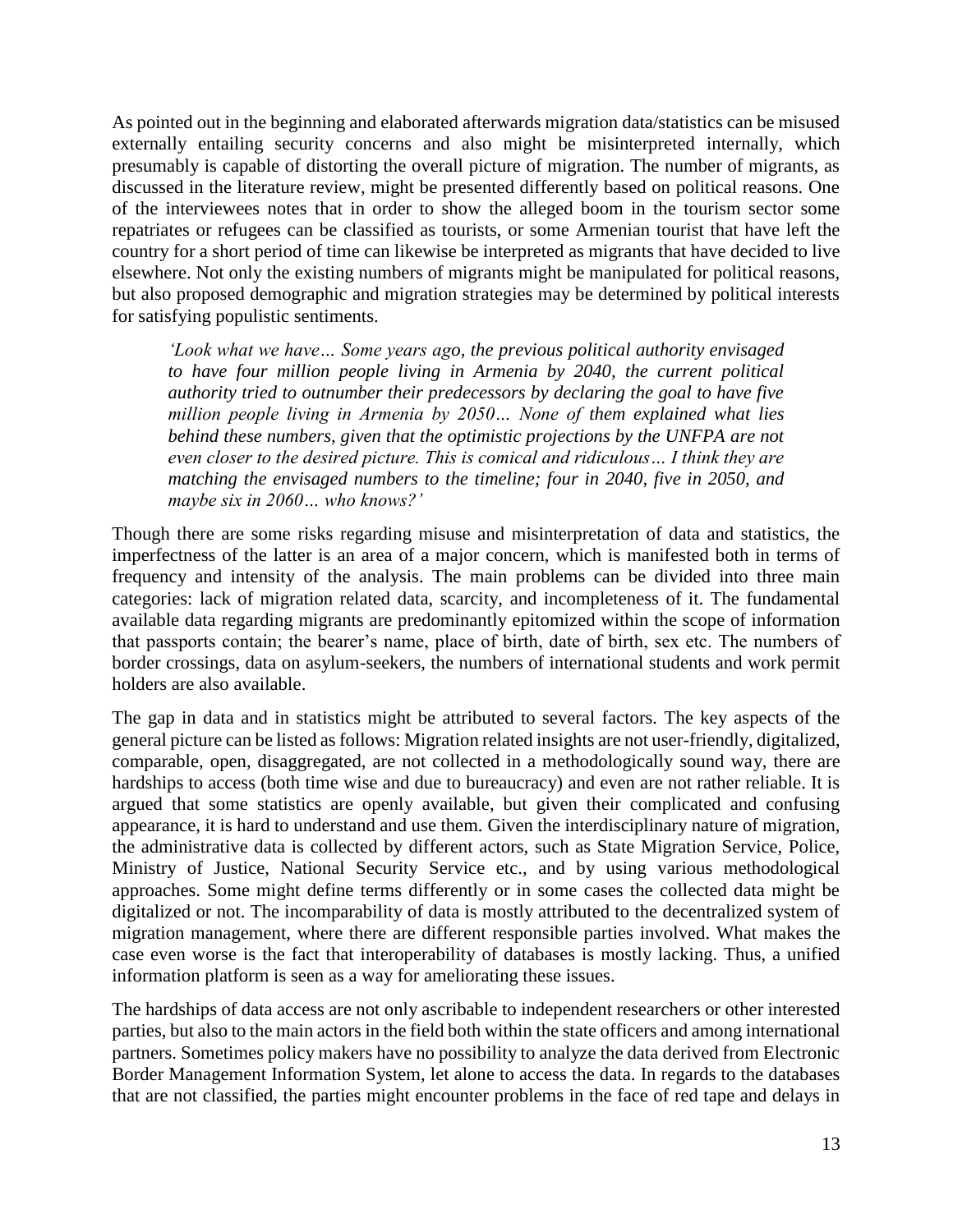information access. One of the informants notes that once their entity needed immediate access to a dataset for double checking important information, but it was out of the working hours and it was not possible to connect with the body that owned the needed data. The things are more difficult for the researchers or other interested parties that want to examine migration. As a result, they conduct their own research to unravel the needed insights, but as the execution of a quantitative analysis is quite expensive, they mostly rely on qualitative tools.

Yet another root cause of having insufficient migration insights stems from the database of State Registry of Population, which is considered as one of the most important sources of information. However, people are not incentivized enough to register the necessary data into the system that could be properly analyzed for a set of reasons and needs. The imperfectness of the very source is vividly manifested by the fact that after the 2011 census it became clear that the estimates provided by the State Registry of Population were fairly incorrect. In particular, the error of their calculations exceeded the number of the overall population residing in Armenia by approximately 260,000 people. SRP is the primary body that might collect data regarding the internal migration, which is of utmost importance, especially in the context of high rates of urbanization. Nevertheless, it is argued that there is limited to no understanding on the internal aspect of the phenomenon.

It is noteworthy to mention that the troublesome picture related to migration data is not an exception. The issues concerning data availability in general, let alone the statistics, is quite widespread in the country. The potential steps targeting the betterment of migration related databases should not be approached separately, but rather be seen as a part of a whole, given the interdisciplinary essence of the phenomenon. Likewise, the existence of migration statistics is not sufficient for gaining a complete insight. As the interviewees posit, statistical insights should be coupled with the analyses of the international expertise and historical analogues to be able to deduce forecasts and act accordingly.

Though this idealistic model of statistics availability is desired, it is a widely held opinion that the current state of affairs is far from it. For instance, there is no information on the net migration rate in Armenia. The available data is about the current balance of the population based on the calculations of inflow and outflow.

*'It is not right to call net migration rate, it is more of a balance, which might be considered as a proxy to the former… suppose 30,000 people left, 25,000 people entered the country, so the balance is -5,000, but you do not know the exact number of entrants. The same person might leave four times in a given year, so they are not four different individuals… what can be inferred is that if a person has left four times, then at least three times he/she has returned. Besides, we do not know who*  leaves for what reason. One might be a tourist but his/her departure might *negatively affect the balance, and that in its turn may be interpreted as outmigration'.*

Apart from the necessity of having a net migration rate, there are some other minimal needs in terms of data collection that are still lacking. The recorded goals of the entrants and departing people is highly needed. It is stated that in the Eurasian Economic Union Armenia is one of few countries where migration cards are not issued to foreigners upon entrance. Though collecting insight about goals is a challenging task, as it has some objective reasons (see the next theme), the total absence of mechanisms can resist no critique.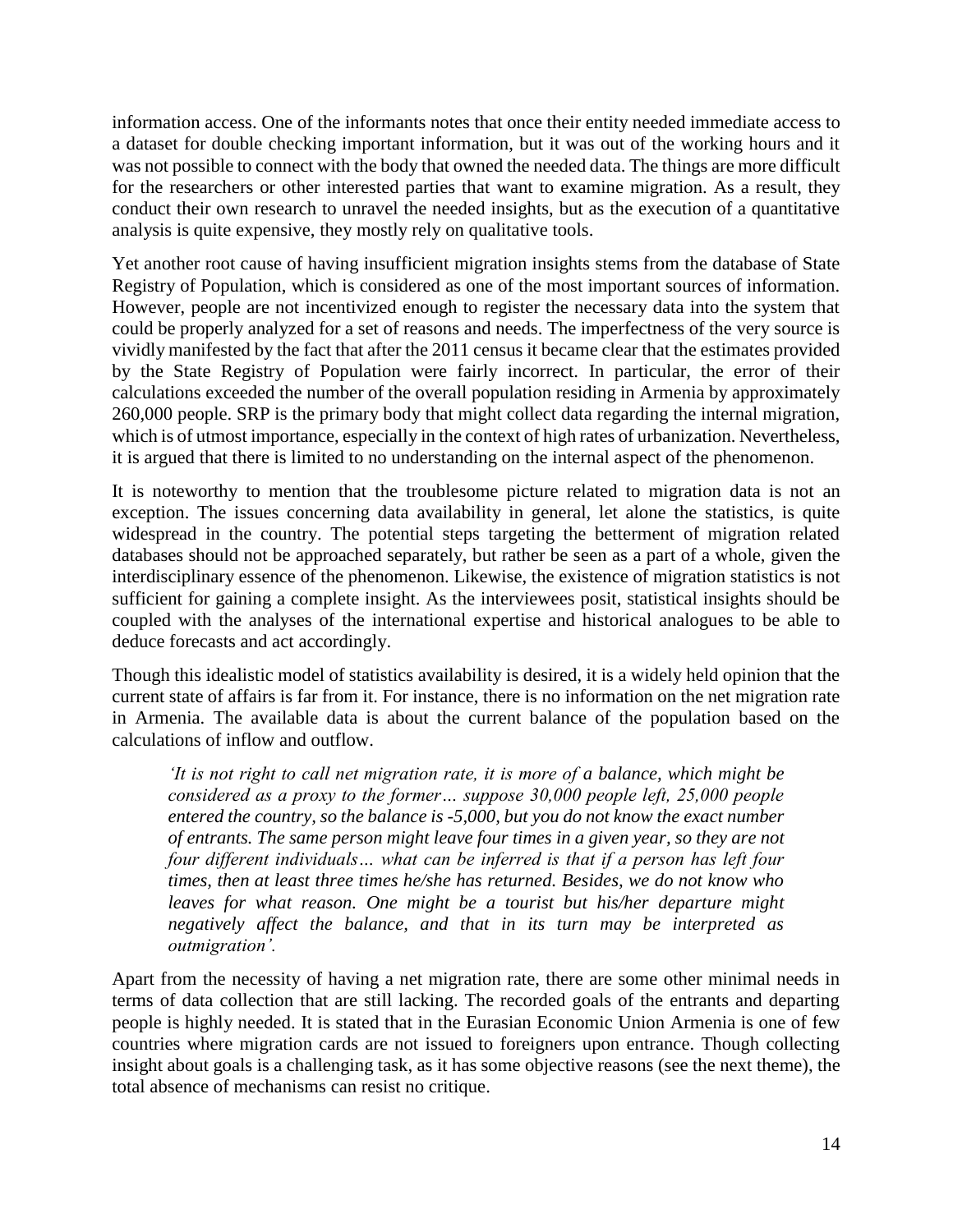To sum up, it is evident that on one hand there is a wide-ranging issue related to migration data and statistics availability, and on the other hand the limited amount of existing data sources and statistics might be a subject of misuse and misinterpretation. However, the lack and incompleteness of the mentioned sources is an even bigger challenge, as presented above. The global thematic networks that follow are elaborating on alternative solutions that are meant to circumvent issues emanating from this very gap.

**Global Theme 2: Cooperation Abates General Problems Related to Migration.** This thematic network is an amalgamation of two organizing themes. First, it is evident that migration management, policy planning and implementation have multifaceted sets of problems and second, it is claimed that the cooperation is an urgency.

Though migration management related obstacles are well identified, a set of solutions are lacking. The most important issue is attributed to the fact that migration management is decentralized which means there are more than one body dealing with the case. A potential emergence of a Ministry of Internal Affairs is the key solution for improving migration management. Besides, the predominant majority of Eurasian and European countries have adhered to this very approach.

The finding indicates that some structural and legislative drawbacks even worsen the situation. For instance, migration policies are mainly being planned by the State Migration Service, though this responsibility is not envisaged for them by the charter, as being a body under the Ministry of Territorial Administration and Infrastructure, presumably they would be engaged in the implementation phase only. On the other hand, the Ministry itself does not have enough capacity for migration policy designing.

Given the decentralized structure of migration management there are many bodies that deal with human mobility, and consequently many state officers that somehow have their say on the matter lack necessary competencies. The evidence suggests that not all state employees have solid understanding on migration, and this void is not compensated. One of the interviewees states.

*'At the government, migration was one of the main topics that I was responsible*  for, however that was a bit problematic... hmmm... I did not have sufficient *knowledge and competency for that, and no other specialists or experts were supporting me, which of course was full of concern'.*

Though there are various bodies involved in migration management, policies are not considered in a wider context. Of course, the frequent meetings of the council for demographic improvement and the recent revision of demography related regulatory acts are a step forward, however these initiatives are more of an exception to the rule. Migration and demographic goals sometimes can better be achieved by policies that are dealing with the matter indirectly. Particularly, the mortgage policies for young families, apart from other objectives, were envisaged for boosting the demographic composition, but the mentioned ultimate goal was doomed to fail. Eligible people are given a limited amount of money which is suffice for obtaining houses in Yerevan with small square meters. Eventually, the program envisaged for child birth rate increase might have an opposite effect, as small houses are potentially a constraint for having many children.

*'I want to put an emphasis on an important topic. Migration is a constituent part of demographics, right? Then look what we have. Kindergartens close at 16:00, but*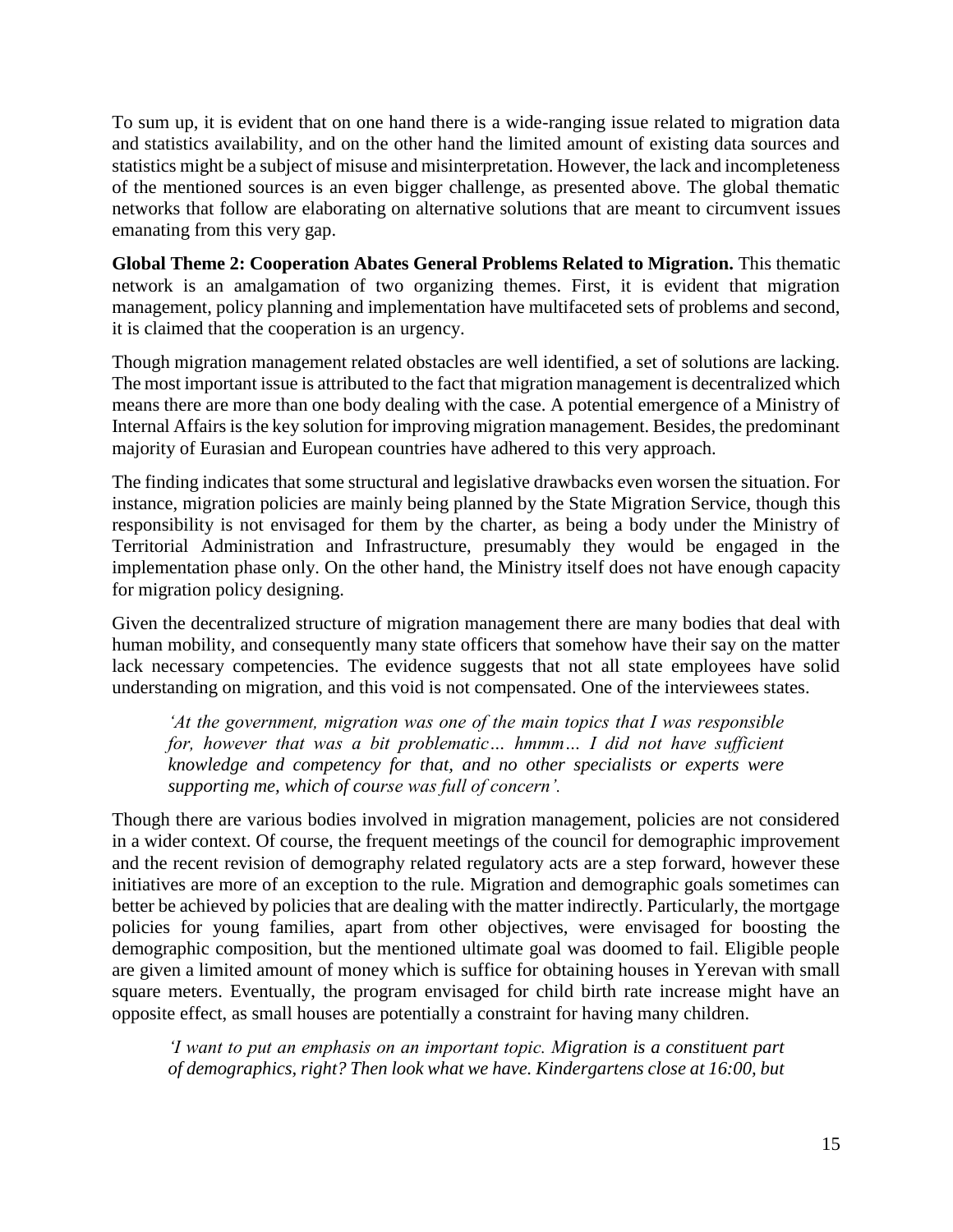*parents usually work until 18:00, is it normal? I suggest extending hours until 19:00. It will change the situation for the good'.*

Migration related policies sometimes are planned for the sake of it. As one of the speakers notes, state might allocate money for child birth, but without initiating necessary actions, parents might emigrate with the newborn child. Yet another root cause for inefficient policies stems from the fact the initiatives are proposed based on available financial assets rather than needs. Indeed, policies are highly reliant on financial allocations.

Having discussed the specter of obstacles related to migration management and policy planning, it can be posited that effective cooperation between state bodies and various entities dealing with human mobility can greatly compensate for issues emanating from above mentioned reasons. In particular, international organizations provide financial support and share their expertise with state agencies.

*'International organizations are supporting in very different ways, starting from initiatives that improve border management to census organization. During these years, the partnership has increased both in scale and magnitude, which definitely has improved the overall situation'.*

Likewise, NGOs share their research and data for different reasons, including policy planning. Besides, cooperation with international partners leads to harmonization processes that might both increase the levels of migration management and policy planning. The ratification of international conventions in its turn smooths cooperation between parties.

**Global Theme 3: Need for Quality and Need Based Research.** The analysis of the final theme unravels that there is a vivid need for quality research, meanwhile the available ones do not even match the basic demands of the state, which in its turn is not properly identified. In particular, the demand for migration research is mainly proposed by the donors and in the meantime, the state entities show little to no involvement either in co-formulating the demand or proposing their own needs.

Low quality studies on migration mostly lack theoretical and methodological bases, which casts some doubt on the quality of research from the academic point of view. The examination of the literature review backs the notion of interviewees that most of the research either ignore applying migration theories or address the phenomenon solely from the prism of economic theories, while elaborating on the Armenian case. These circumstances have their negative consequences on the analysis of the studies. Specifically, the existing studies lack or encounter hardships while combining quantitative and qualitative methods. On one hand, the studies often have repeated content, and on the other hand the results of some quantitative studies cannot be juxtaposed, as a result of difference in term definitions and antithetical methodologies. Moreover, some vital topics of migration have been neglected by examiners such as the cases of Syrian Armenians, the influx of immigrants or the main determinant of Armenian emigration in general.

The void is most likely stemming from the scarcity of professionals and lack of knowledge in the specific field. It is widely asserted that in Armenia there is only one demographer, which is extremely troublesome given the importance of the matter. One of the respondents who is teaching demography at one of the main universities accepts his limited knowledge and moreover, posits that advanced mathematics is crucial for studying demography however in the Faculty of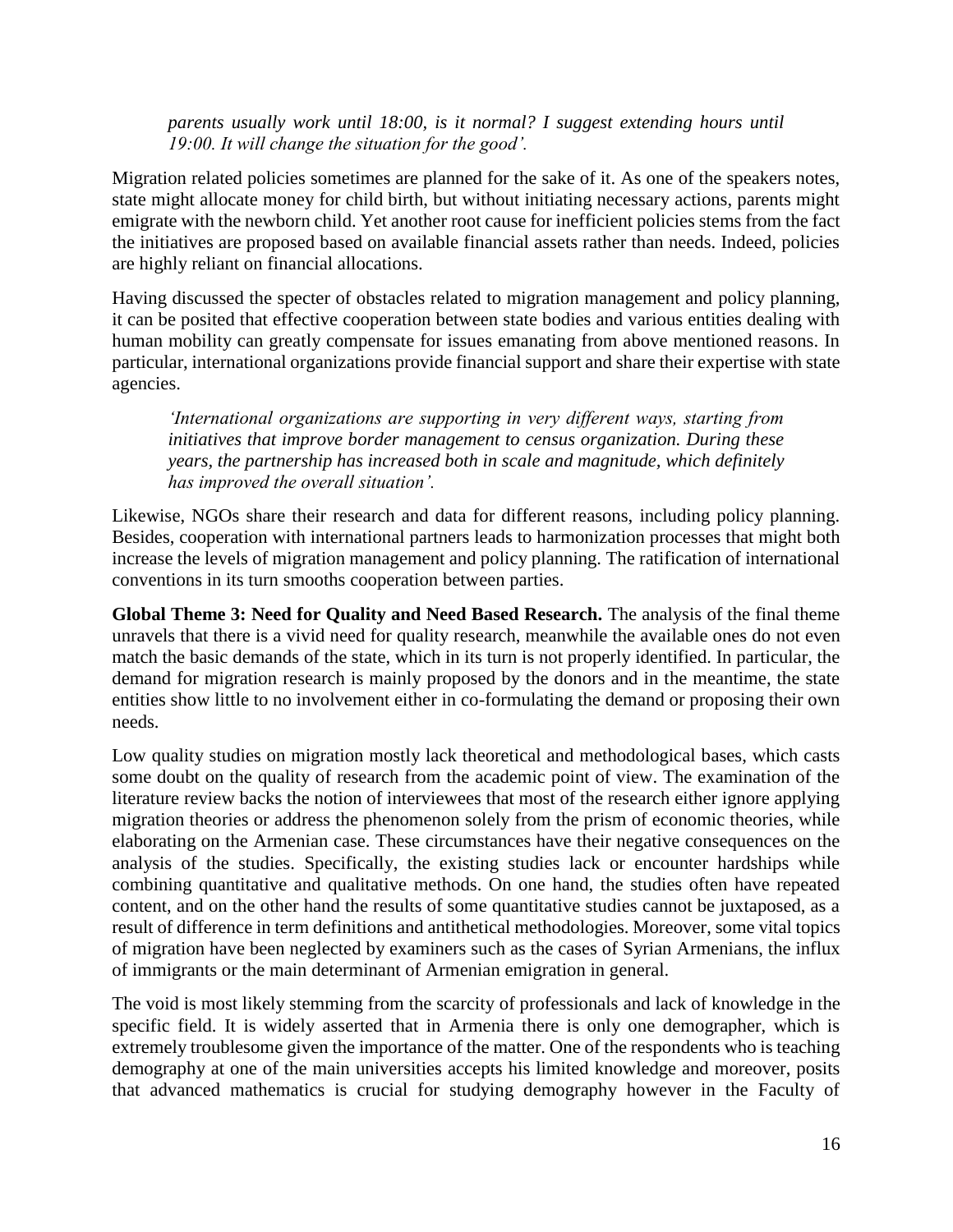Sociology quantitative preparedness lags behind the expected level. Nevertheless, the vacuum is not filled by other actors such as think tanks or international experts, who are not well familiar with the Armenian context.

However, it should be noted that there are some objective reasons that predefines the current state of affairs. First and foremost, the lack or incompleteness of migration data and statistics is the major constraint for the researchers. As a result, this vacuum is usually compensated by the qualitative research, which creates its own difficulties. For instance, the real reasons of migration are very hard to obtain.

*'Usually immigrants or repatriates do not state the real reasons for their departure and are talking about alternative realities to kind of justify their choice to emigrate… they may idealize their stay abroad without mentioning the actual troubles they witnessed there, or might exaggerate their earnings or incomes for the same reason… Besides, some of them may have psychological issues, which creates additional difficulties for the researcher'.*

Overall, the respondents were unanimously positing that for demographers and researchers it is quite difficult to study migration. Having explored the reasons for quality research shortage, the following part of the theme analysis will concentrate on how the demand and supply of the research determine the content of the existing studies.

The content of migration related research is mostly shaped by the demand of the donors, which predominantly are international organizations. Particularly, the topics of the studies are principally proposed by research grants. As is noted, researchers and NGOs usually examine cases based on available financing rather than being driven by their own interests. Moreover, the demand is formulated through the viewpoint of migrant receiving states, who are the main donors of research grants. That is to say, the research questions and methodologies are more in line with the realms of migrant receiving countries rather than sending ones.

Meanwhile, state entities are not much engaged in proposing research demands. As is posited, the authority does not exactly know what is needed to be done in the sphere of migration. Actually, migration related issues and goals are not properly identified, and migration wise objectives are only fragmentarily manifested by the state. A vivid example of it can be found in the Law on Structure and Activity of the Government (2018), which neglects addressing a word about the very issue. The cooperation between the authority and donors that might lead to research demand generation would be more effective if the state would follow a more proactive stance in terms of engagement.

*'International organizations are ready to support in many different ways, and we highly appreciate their efforts in this regard, it is us [government] who halt the process… the ball is on our side of the pitch, so we have to speed up our part of work a bit'.*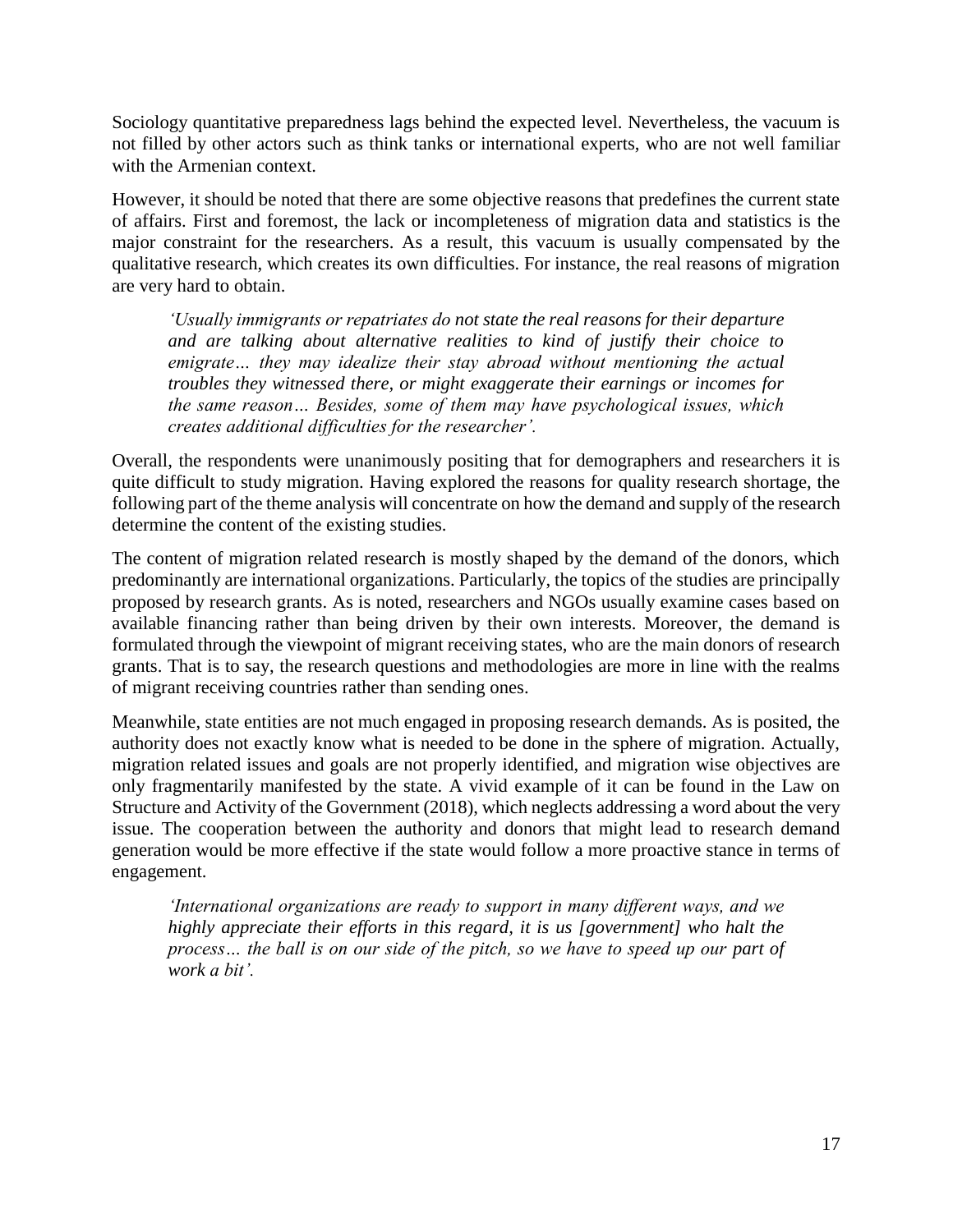# **Concluding Remarks and Recommendations**

The findings obtained from the literature review and key informant interviews point to major issues with collecting migration data in Armenia - a problem that spills into many other important issues in the country, such as demographics and population. Furthering our understanding of migration is critical to the development and improvement of the country's operations, and quality data collection is central in this sense.

Generally speaking, migration statistics are collected through three major sources: labor force surveys, household and population censuses, and administrative data such as visa and work permits, border registration, and foreign employment departments (ILO 2021). Issues with data collection, access, and dissemination, can be identified in all three of these sources.

By first examining the international expertise at a regional and sub-regional level, it is clear that many post-Soviet nations with high levels of outmigration flow face similar challenges to those of Armenia. General lack of organized national communication, no centralized data, minimal online database or digital tracking tools, and poor presentation and public availability are all common themes in gathering migration data in the region. Additionally, the transient and undocumented nature of short-term labor migration (primarily to Russia), the major driving factor of migration in this region, creates administrative issues when trying to collect proper statistics. National and economic security threats in Armenia make challenges to data dissemination particularly difficult. Data can often be misused and misrepresented for a particular agenda. While the research shows that access to data is critical in understanding migration, disseminating such data must be done with caution and understanding of its implications. This must be taken into account when formulating a solution.

In Armenia, policymakers have difficulty accessing administrative data from border management. Even public, unclassified data is still difficult to access in a timely manner. Further, the data that is available is difficult to find and interpret. It is often presented confusingly, not digitized, and not disaggregated.

Due to lack of availability or hesitancy to rely on available statistics, literature shows that individual researchers or organizations often attempt their own data collection. Because quantitative analysis is expensive, however, much of the research is qualitative. The data is thus not cross-comparable due to different, or not sound, methodological approaches, and general lack of professional knowledge and expertise in the field. Researchers are duplicating work and producing asynchronistic information. Some low-quality studies on migration lack in both theory and methodology. Therefore, not only is data difficult to access, but the data that *is* available is unreliable and incomplete. It is clear that the research is primarily focused on migration's effect on the economy, remittances, and sociocultural effects on communities left behind. Further, topics such as migrant motivation, immigration, influx of Syrian Armenians, have been mostly ignored as stated by the informants. There is a need for higher quality migration research.

Moreover, much of the research is funded by international institutions with their own agendas and predetermined budgets. The funders often do not effectively collaborate with the state bodies, and the state does not advocate for their own needs. Often funds come from research grants which are limited to available finance. Further, the donors mainly approach the research from a migrant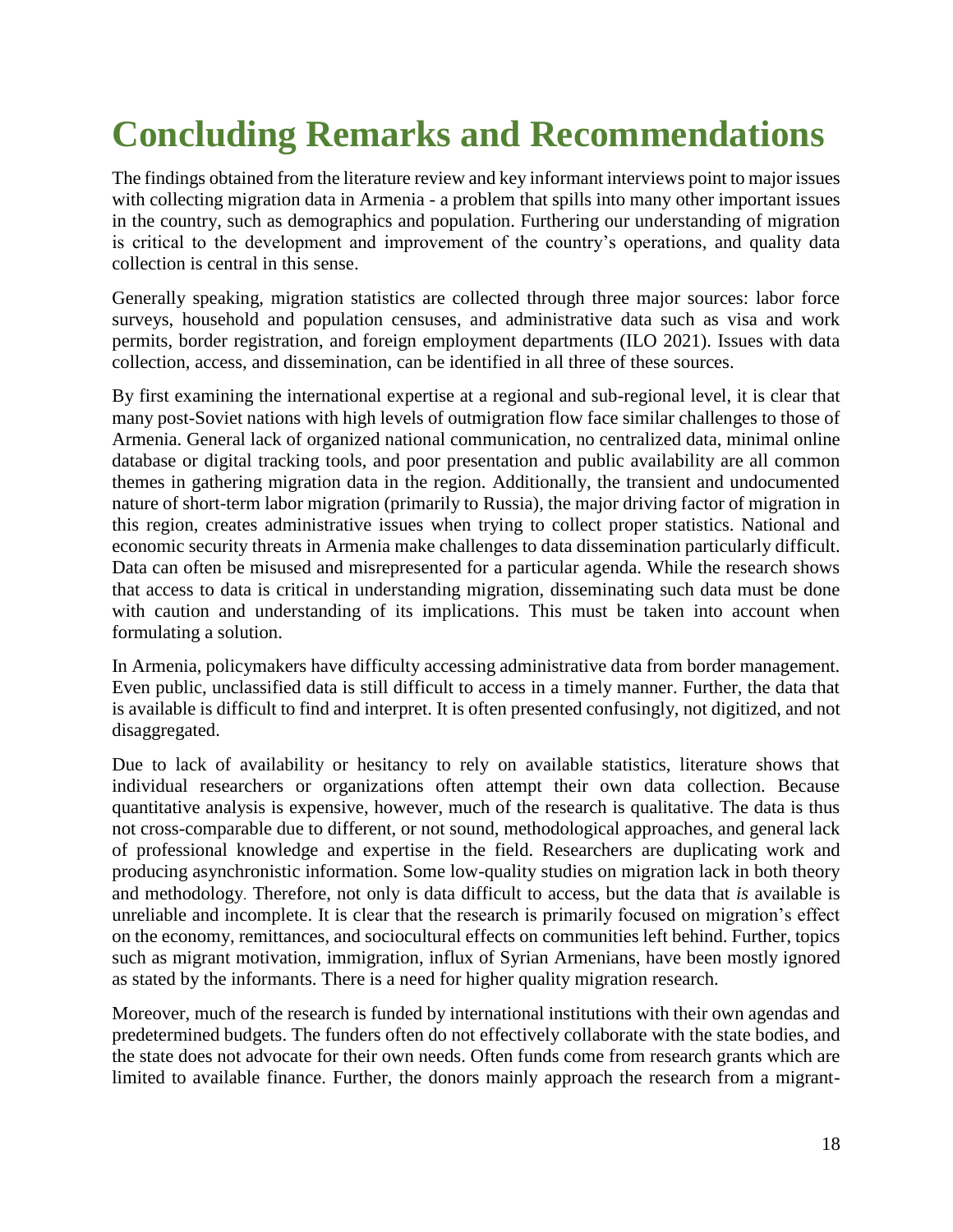sending, not migrant-receiving, perspective, which is problematic for determining solutions for the Armenian case.

As for the administrative data that is collected, many insights come from the information available in border crosser's passports. Armenia is one of few countries in the EEU where migration cards are not given to foreigners upon entrance. It is therefore impossible to track migration flows, a difficulty that has been noted in the literature as well. Without knowing the details of motivation for movement, a full picture of migration cannot be understood.

Another major issue gleaned from the research is in the multitude of state bodies dealing with migration in Armenia. There is no one governing body responsible for creating migration policy, implementing policy, and collecting data. Cooperation and collaboration among these bodies is an urgent necessity. Informant interviews have revealed that lack of training, capacity, and understanding within government bodies presents a major roadblock to collecting thorough migration statistics collecting and therefore to creating relevant and effective migration policy.

Migration is an interdisciplinary issue and should be considered in concert with demographics and other policies that address the population in Armenia. Migration cannot be evaluated in a vacuum and must also be cross compared to other nations, put in a historical context, and looked at with a holistic approach.

Lack of expertise, poor communication, decentralization, and overlap of effort all present major issues to addressing migration properly in Armenia. A single government body, such as a Ministry of Internal Affairs (yet to be formed), would address these problems. Many European and Eurasian countries already have something similar. If a state body is formed that deals with migration, they can work more effectively with international organizations who provide financial support and share expertise, but do not solely propose the topic of research.

Armenia can look to countries with similar challenges who have implemented policies that create more reliable and valuable data for researchers. As an example, through their collaboration with international organizations like ILO and World Bank, Moldova has worked to improve accuracy of social surveys (Fasulo et al. 2020). Using administrative, census, and survey data, Moldova collects information on both citizens and non-citizens, foreigners and nationals, refugees, asylum seekers, and exit nationals leaving for temporary purposes. Statistics provide information on five essential demographic areas of age, sex, marital status, educational attainment, and household size. Armenian organizations might look to this example on improving both the content of and administration of household and labor surveys in order to dedicate a larger concentration on migration.

Similarly, Georgia's online 'migration profile' database has standardized, codified, and improved international migration data collection significantly over the past years (State Commission on Migration Issues 2019). Policy makers in Armenia again could look to this example to create a unified digital information platform.

#### **Recommendations**

Looking forward, the research indicates several recommendations that could be adopted relatively quickly and easily in order to improve migration data in Armenia. First, the 2022 Census can be seen as an opportunity to gain needed insight on migration. New survey questions specifically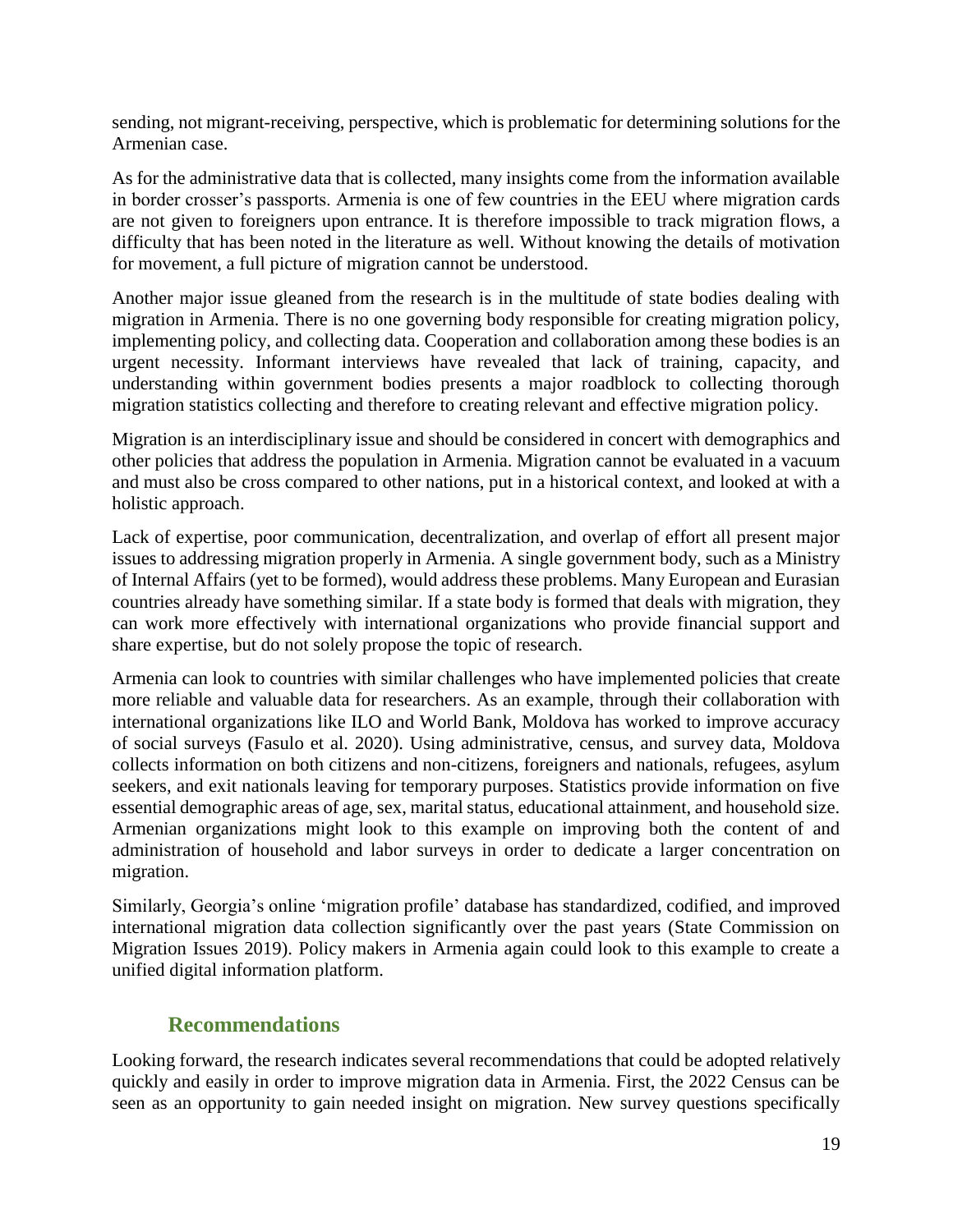relating to migration as well as organized collation of data are both possible avenues for improvement.

Yet another room for improvement is the linkage of the capacities of donors with the needs of state entities. For instance, the major topics discussed in the sessions of the Demographic Situation Improvement Council (one of the recent meeting has taken place in 2021) might be reformulated into research questions and be shared with the international organizations and other partners to understand the Armenian context of migration and demographics. Not only would this provide better shared understanding for outside organizations and stakeholders, but the topics discussed could in turn become research focuses for international funders.

Further, capacity building for the State Population Registry is of utmost importance, as internal migration statistics can be collected by this body. However, as is mentioned previously this aspect of human mobility is poorly identified.

In regard to poor quality of research, one proposed initiative is to unify research methodologies. This includes standardizing definition of terms, increasing expertise in the field, and revising existing methodologies. For instance, one challenge identified in this research is that respondents are reluctant to mention their real reason for emigration, perhaps out of fear or shame. In order to address this, non-personal, generalized questions could be asked in addition, such as 'why do *people* usually migrate?'

Additionally, building a Ministry of Internal Affairs that collaborates with international organizations in order to ensure they are abiding by international statistical standards and using uniform definitions and indicators while maintaining focus on Armenia's specific case and national priorities is another such example that can be learned from the regional community. This new group can collaborate with international counteragents abroad as well to help track Armenians that have emigrated for work or education. Finally, following Georgia's model, Armenia might begin to develop an online, digitalized tool that collects and tracks disaggregated migration data and is clearly available to research stakeholders to view and download.

Migration data exists; however we need better standards for collecting, organizing, and sharing it. We need more training and expertise in the field, improvements to methodologies, and a multifaceted approach to centralizing migration issues, starting with the collaboration of different bodies. Our research concludes that addressing these targets in concert with the recommendations listed above will significantly improve data on migration in Armenia.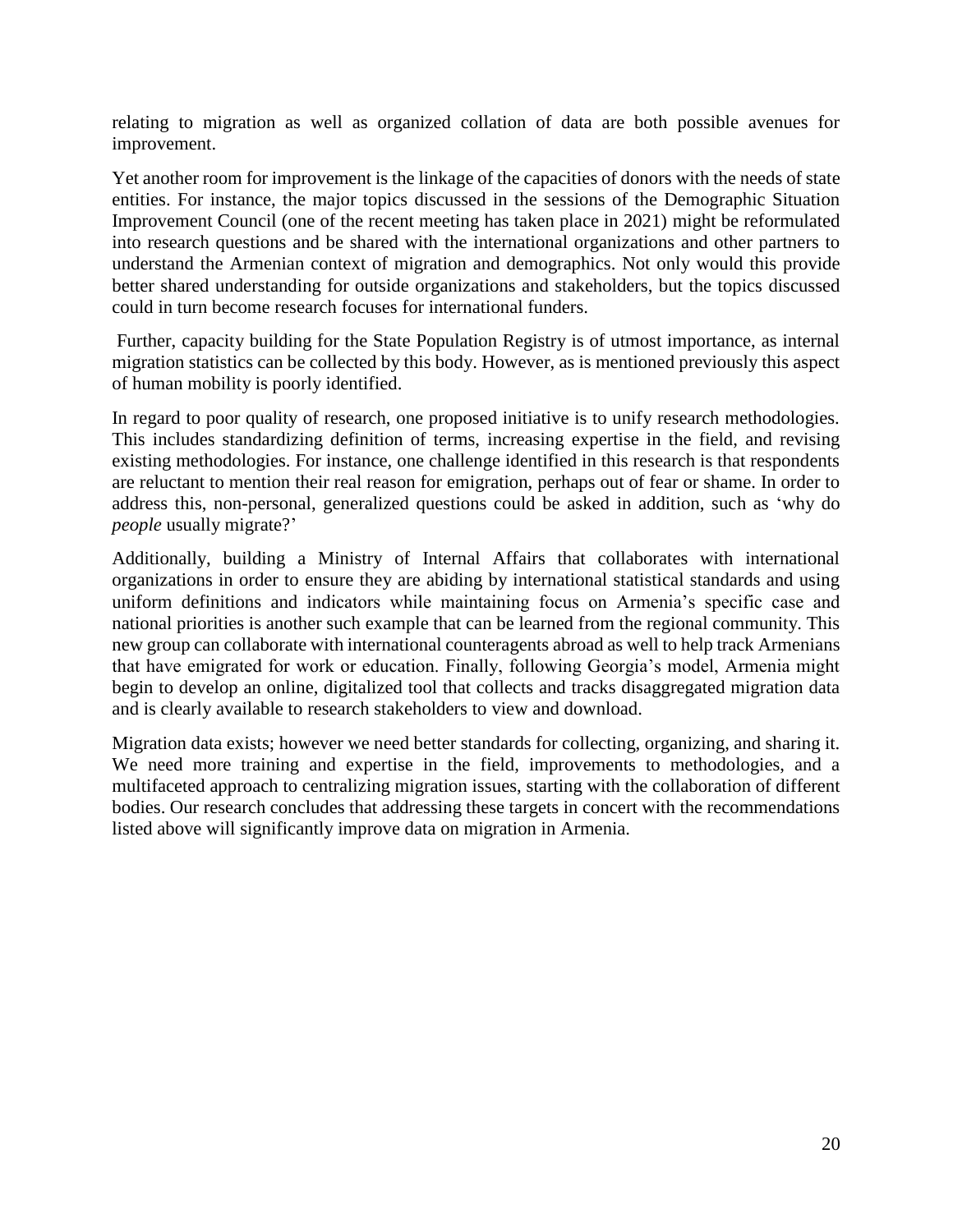### **References**

- Adunts, D., Afunts, G. (2019). 'Seasonal Migration and Education of Children Left Behind: Evidence from Armenia.' *CERGE-EI Working Paper Series No. 641.*
- Agadjanian, V., Sevoyan, A. (2013). 'Embedding or Uprooting? The Effects of International Labour Migration on Rural Households in Armenia.' *International Migration* Vol. 52 (5).
- Attride-Sterling, J. (2001). Thematic Network: An analytic Tool for Qualitative Research. *Qualitative Research*. Pp. 385-405.
- Backer, P., Gabrielatos, C., KhosraviNik, M., McEnery, T. and Wodak, R. (2008). 'A Useful Methodological Synergy? Combining Critical Discourse Analysis and Corpus Linguistics to Examine Discourses of Refugees and Asylum Seekers in the UK Press'. Discourse and Society. Pp. 273-306.
- Bartram, D., Poros, M. and Monforte, P. (2014). Key Concepts in Migration. *Sage Key Concepts Series.* Pp. 99-102.
- Bilsborrow, R., Hugo, G., Zlotnik, H. and Oberai, A. (1997). International Migration Statistics: Guidelines for Improving Data Collection Systems*. International Labour Office.*
- Bolsajian, M. (2018). 'The Armenian Diaspora: Migration and its Influence on Identity and Politics.' *Global Societies Journal.* Vol. 6
- Bondarenko, K.A. (2021). 'Labor Migration from Uzbekistan: a Family and Community Promoted Big Band.' *Regional Research of Russia* Vol. 11 (2). Pp 273-284.
- Brück, T, Esenaliev, D., Mogilevskii, R., Tilekeyev, K. (2021). "Life in Kyrgyzstan." [https://lifeinkyrgyzstan.org/about/.](https://lifeinkyrgyzstan.org/about/) Accessd 2022.
- Brück, T., Mahe, C., Naudé, W. (2018). 'Return Migration and Self-Employment: Evidence from Kyrgyzstan.' *IZA Discussion Paper No. 11332.*
- Chernina, E. (2020). 'Selection Patterns During Migration Boom: The Case of Tajikstan.' *Migration from the Newly Independent States.* Pp. 223-240.
- Chobanyan, H. (2013). 'Return Migration and Reintegration Issues: Armenia.' *CARIM-East RR 2013/03.*
- Critelli, F., Lewis, L., Cennet Yalim, A., Ibraeva, J. (2021). 'Labor Migration and Its Impact on Families in Kyrgyzstan: A Qualitative Study.' *Journal of International Migration and Integration, Springer*. Vol. 22 (30). Pp. 907-928
- Denisenko, M. (2017). *Migration to Russia and the Current Economic Crisis*. E-International Relations. [https://www.e-ir.info/2017/05/05/migration-to-russia-and-the-current](https://www.e-ir.info/2017/05/05/migration-to-russia-and-the-current-economic-crisis/)[economic-crisis/.](https://www.e-ir.info/2017/05/05/migration-to-russia-and-the-current-economic-crisis/)
- Demrichyan, A., Armenian, H., Paturyan, Y., Khachadourian, V. (2021). 'Predictors of permanent emigration in a long-term cohort of Spitak earthquake survivors in Armenia.' *International Journal of Disaster Risk Resuction.* Vol. 61.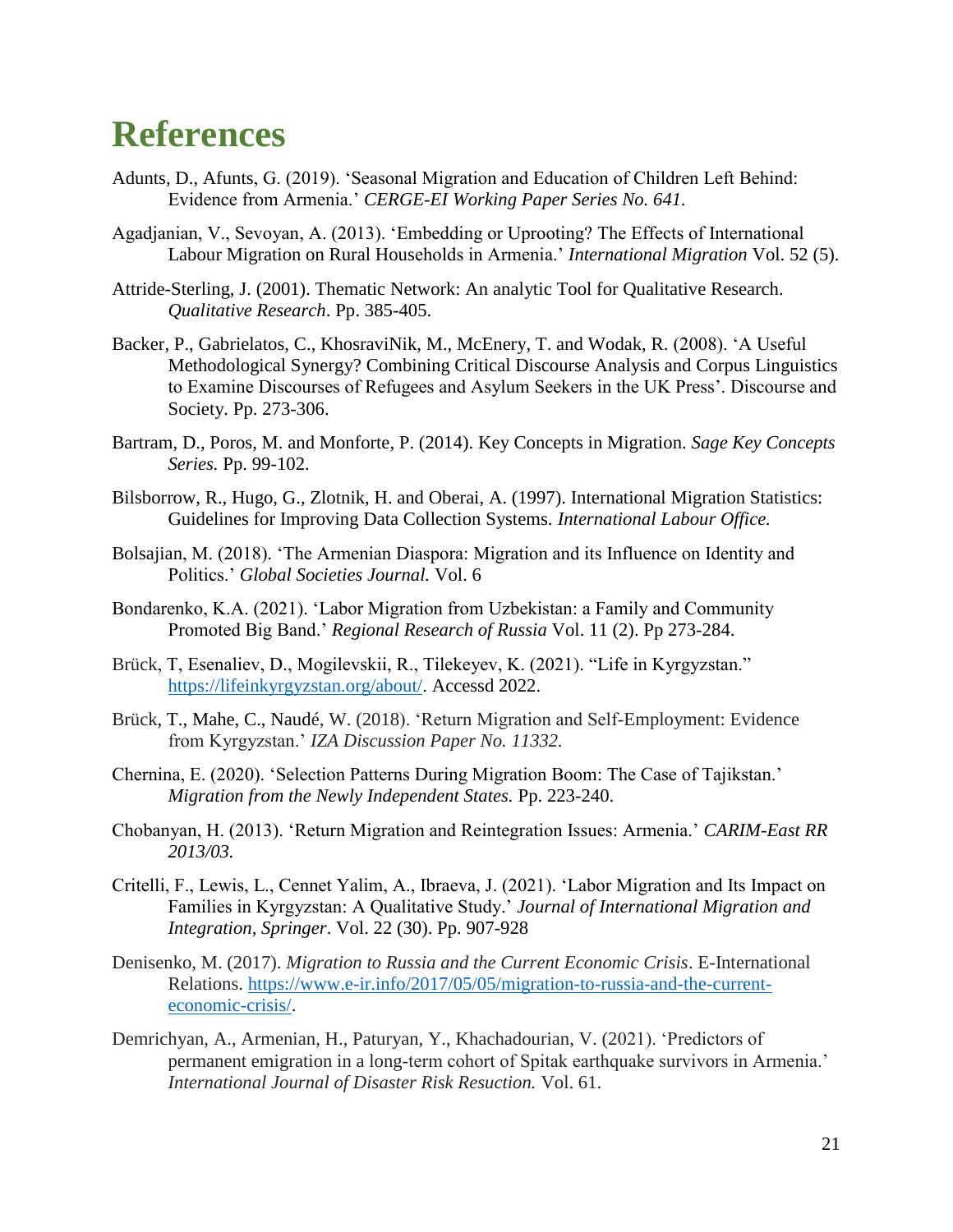- Dzhooshbekova, A. , Chynykeeva, G. , Abduvapova, A. , Turdubaev, K. , Elchibekov, U., Arstanov, S. , Satybaldieva, C. , Osmonova, S. , Sulaimanov, E. , Abduvapova, A. , Osmonova, B. and Abdullaeva, Z. (2021). 'External Migration Problems of Kyrgyzstan Population in the Post-Soviet Period.' *Advances in Applied Sociology*, 11. Pp. 113-129.
- European Training Foundation and Caucasus Research Resource Center Armenia (2012). Migration and Skills in Armenia: Results of the 2011/12 Migration Survey on the Relationship Between Skills, Migration, and Development. *European Training Foundation.*
- Fasulo, A., Terribili, M. (2020). 'International Cooperation for Redesigning Moldovan Social Surveys.' *Rivista Italiana di Economia Demografia e Statistica.* Vol. LXXIV n. 1.
- Fleischer, A. (2008). "The role of the family for return migration, reintegration and re-emigration in Armenia.' *XXVII IUSSP International Population Conference.*
- Góis, P. (2014). 'Report on Household Survey on Migration in Armenia.' *International Organization for Migration and National Statistics Service of the Republic of Armenia.*
- [Gomółka,](https://www.researchgate.net/profile/Krystyna-Gomolka-2) K. (2018). 'The migration policy of Armenia.' *Gdansk University of Technology.*
- Hoffmann, E. and Lawrence, S. (1996). Statistics on International Migration: A Review of Sources and Methodological Issues. *International Labour office.*
- Honorati, M., Kerschbaumer, F., Yi, S., (2019). Policy Brief: ARMENIA: Better understanding International Labor Mobility. *The World Bank*.
- Hosner, R., Guluzade, M., Wagner, V. (2018). Baseline Study on Migration in Azerbaijan. *International Centre for Migration Policy Development (ICMPD).*
- International Labour Organization (2021). *Database description: International labour migration statistics (ILMS).* ILOSTAT. [https://ilostat.ilo.org/resources/concepts-and](https://ilostat.ilo.org/resources/concepts-and-definitions/description-international-labour-migration-statistics/)[definitions/description-international-labour-migration-statistics/.](https://ilostat.ilo.org/resources/concepts-and-definitions/description-international-labour-migration-statistics/)
- International Organization for Migration (2015). Baseline Research on Irregular Migration in the Republic of Armenia. *International Organization for Migration.*
- International Organization for Migration (2018). Migration Governance Snapshot: Kyrgyz Republic. *International Organization for Migration.*
- International Organization for Migration (2021). IOM GMDAC Migration Data Survey: Report for Moldova. *International Organization for Migration.*
- JAMnews (2019). *Russian migration service reports anomalous spike in Armenian immigrants.*  JAMnews. https://jam-news.net/russian-migration-service-reports-anomalous-spike-inarmenian-immigrants/.
- Kivisto, P. and Faist, T. (2010). Beyond a Border.
- Lietaert, I. (2016). 'Perspectives on return migration: A multi-sited, longitudinal study on the return process of Armenian and Georgian migrants.' Ghent University.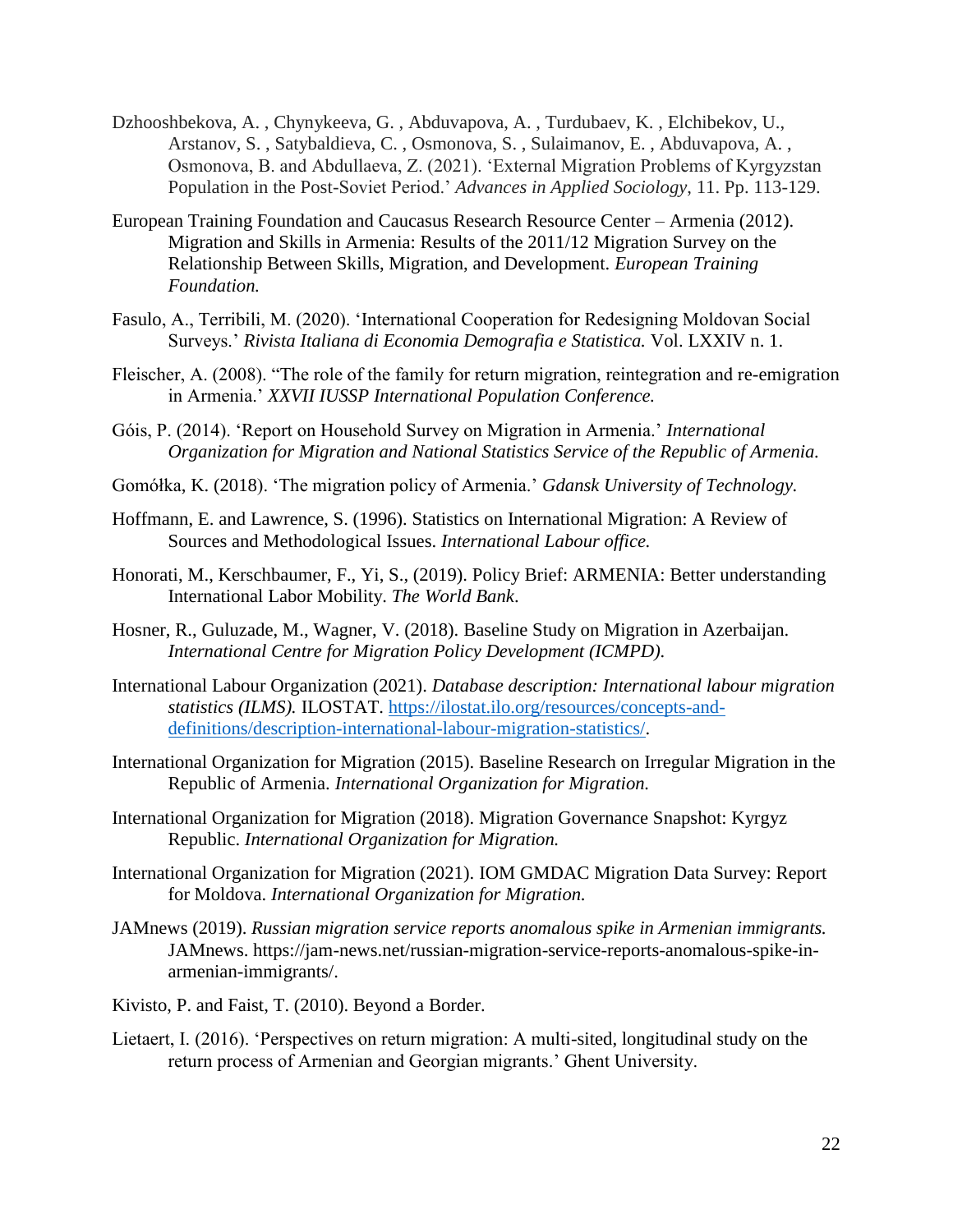- Lukyanets, A., Ryazantsev, S., Moiseeva, E., Manshin, R. (2020). 'The Economic and Social Conseuqences of Environmental Migraiton in the Central Asian Countries.' *Central Asia and the Caucasus.* Vol. 21 (2).
- Makaryan, G., Galstyan, M. (2012). Costs and Benefits of Labour Mobility between the EU and the Eastern Partnership Partner Countries. Country report: Armenia. *The European Commission.*
- Makaryan, S., Chobanya, H., (2014). Institutionalization of Migration Policy Frameworks in Armenia, Azerbaijan, and Georgia. *International Migration.* Vol. 52 (5)*.* Pp. 52-67.
- Malyuchenko, I. (2015). Labour Migration From Central Asia to Russia: Economic and Social Impact on the Societies of Kyrgyzstan, Tajikstan, and Uzbekistan. *Central Asia Security Policy Briefs. OSCE Academy.*
- Manke, M., Mortensen, T. (2010). Enhancing Migration Data Collection, Processing and Sharing in the Republic of Armenia: Needs Assessment and Gap Analysis Report. *International Organization for Migration.*
- Massey, D. (2010). 'Immigration Statistics for the Twenty-First Century'. *Annals of the American Academy of Political and Social Science.* Pp. 124-140.
- Murakami, E., Yamada, E., Sioson, E. (2020). 'The impact of migration and remittances on labor supply in Tajikistan.' *Journal of Asian Economics.* Vol 73.
- OECD/Caucasus Research Resource Center Armenia (2017). Interrelations between Public Policies, Migration, and Development in Armenia. *OECD Development Pathways.*
- Pedersen, P., Pytlikova, M. and Smith, N. (2008). 'Selection and Network Effects-Migration Flows into OECD Countries 1990-2000'. *European Economic Review.* Pp. 1160-1186.
- RA Law on Structure and Activity of the Government (2018). <https://www.arlis.am/documentview.aspx?docid=120915> Accessed 04.05.22
- Rasuly-Paleczek, G., Six-Hohenbalken, M. (2017). Migration and its Impact on Armenia: A field practice. Austrian Studies in Social Anthropology. *University of Vienna Department of Social and Cultural Anthropology.*
- The Republic of the Government of Armenia. "Tigran Avinyan Chairs Demographic Situation Improvement Council Meeting." Official News. 23 April 2021. [hhttps://www.gov.am/en/news/item/9910/](https://www.gov.am/en/news/item/9910/)
- Shemyakina, Olga N. (2011). The Labor Market, Education and Armed Conflict in Tajikistan. *The World Bank Policy Research Working Paper.* [https://documents1.worldbank.org/curated/en/669421468341104076/pdf/WPS5738.pdf.](https://documents1.worldbank.org/curated/en/669421468341104076/pdf/WPS5738.pdf) Accessed April 2022.
- Silberman, R. (1992). 'French Immigration Statistics'. *Immigrants in Two Democracies: French and American Experience*. Pp. 112-123.
- State Commission on Migration Issues (2019). 2019 Migration Profile of Georgia. *State Commission on Migration Issues, Public Service Development Agency*.